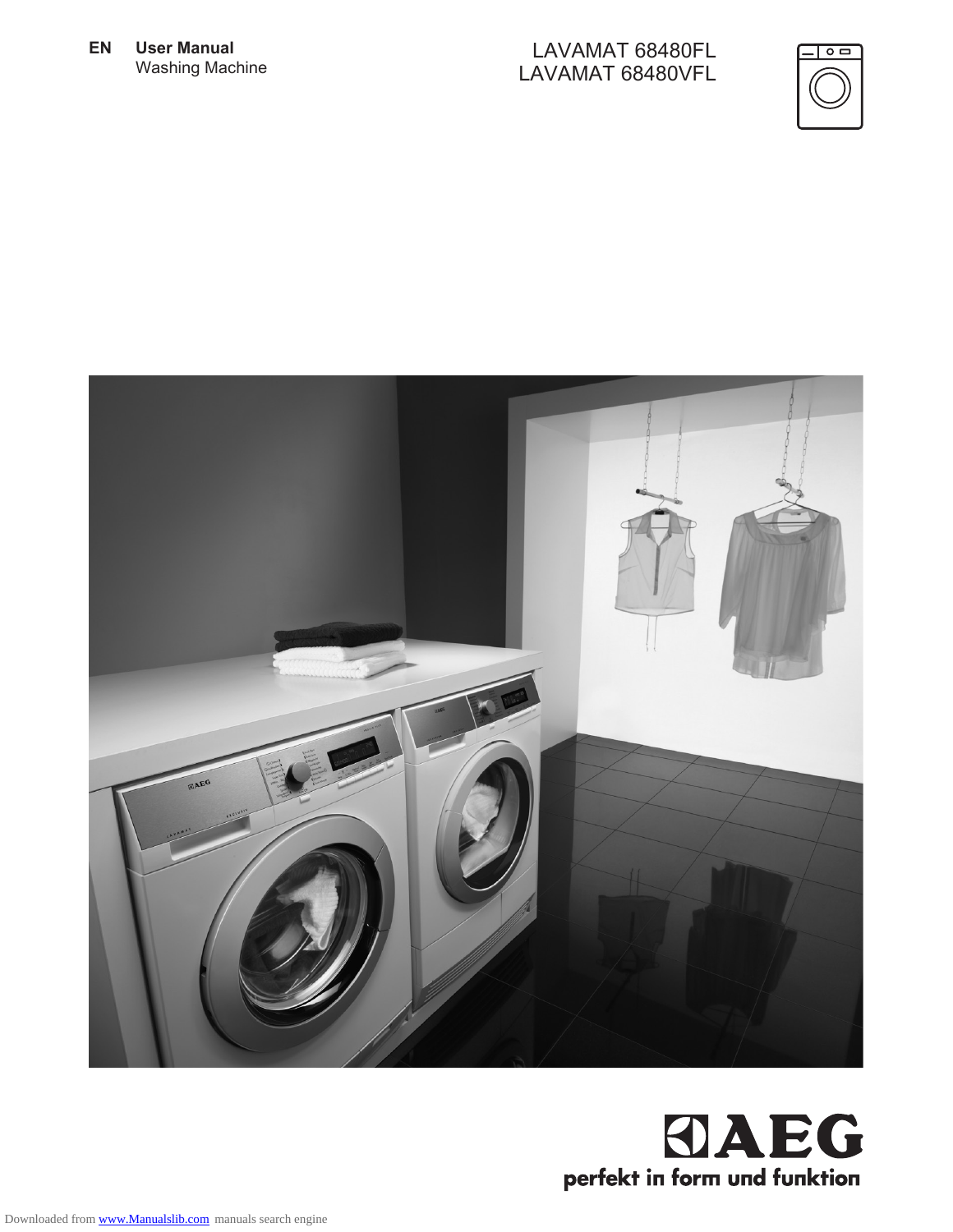## **CONTENTS**

## FOR PERFECT RESULTS

Thank you for choosing this AEG product. We have created it to give you impeccable performance for many years, with innovative technologies that help make life simpler features you might not find on ordinary appliances. Please spend a few minutes reading to get the very best from it.

Visit our website for:



Get usage advice, brochures, trouble shooter, service information: www.aeg.com

Register your product for better service: www.registeraeg.com



Buy Accessories, Consumables and Original spare parts for your appliance: www.aeg.com/shop

## CUSTOMER CARE AND SERVICE

Always use original spare parts.

When contacting our Authorised Service Centre, ensure that you have the following data available: Model, PNC, Serial Number.

The information can be found on the rating plate.

**/ Warning / Caution-Safety information** 

 $\left(\mathbf{i}\right)$  General information and tips



Subject to change without notice.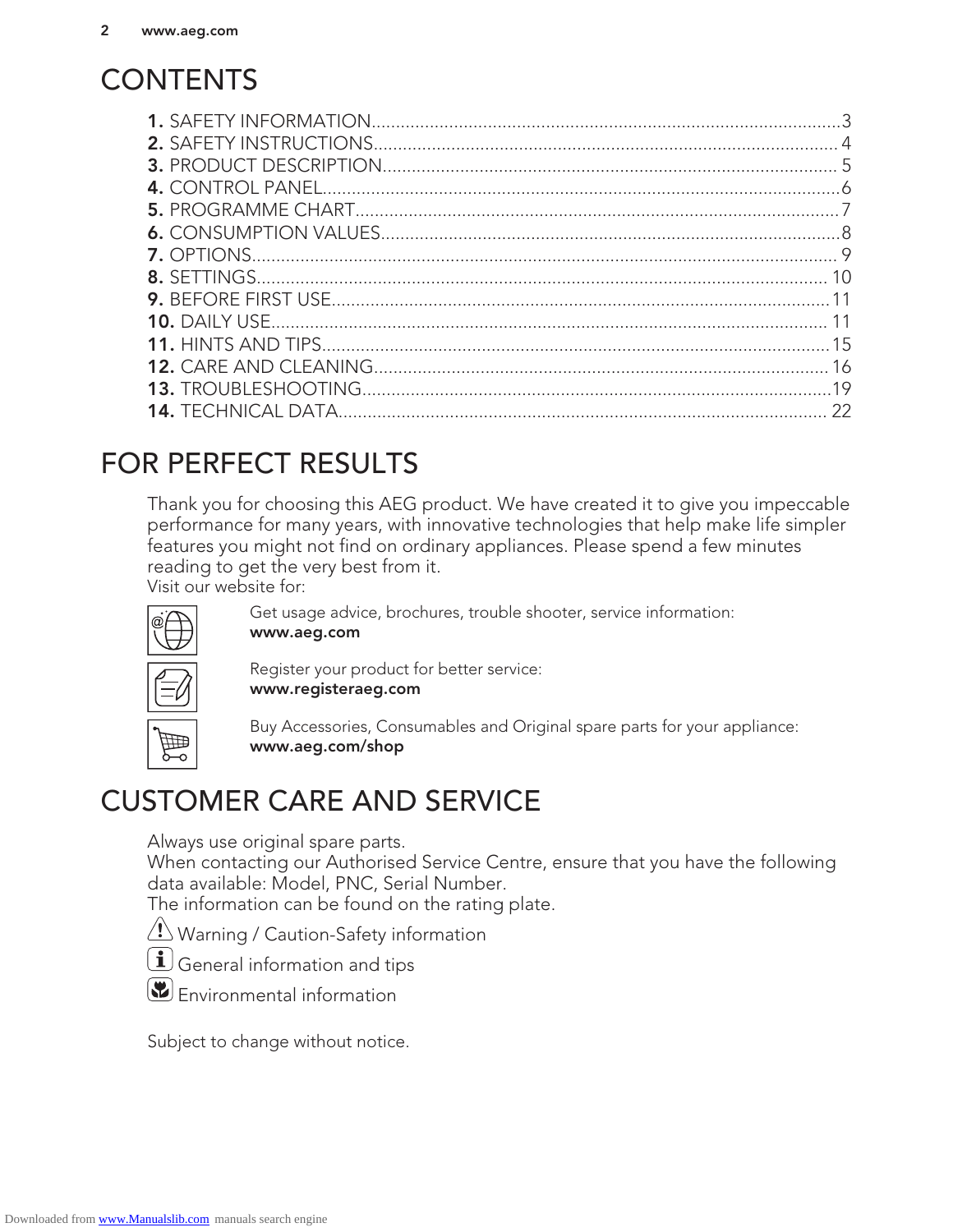## 1. A SAFETY INFORMATION

Before the installation and use of the appliance, carefully read the supplied instructions. The manufacturer is not responsible if an incorrect installation and use causes injuries and damages. Always keep the instructions with the appliance for future reference.

## 1.1 Children and vulnerable people safety

- This appliance can be used by children aged from 8 years and above and persons with reduced physical, sensory or mental capabilities or lack of experience and knowledge if they have been given supervision or instruction concerning use of the appliance in a safe way and understand the hazards involved.
- Do not let children play with the appliance.
- Children of less than 3 years should be kept away unless continuously supervised.
- Keep all packaging away from children.
- Keep all detergents away from children.
- Keep children and pets away from the appliance door when it is open.
- Cleaning and user maintenance shall not be made by children without supervision.

## 1.2 General Safety

- Do not change the specification of this appliance.
- Obey the maximum load volume of 8 kg (refer to the "Programme chart" chapter).
- The operating water pressure (minimum and maximum) must be between 0,5 bar (0,05 MPa) and 8 bar (0,8 MPa).
- The ventilation openings in the base (if applicable) must not be obstructed by a carpet.
- The appliance is to be connected to the water mains using the new supplied hose-sets. Old hose sets must not be reused.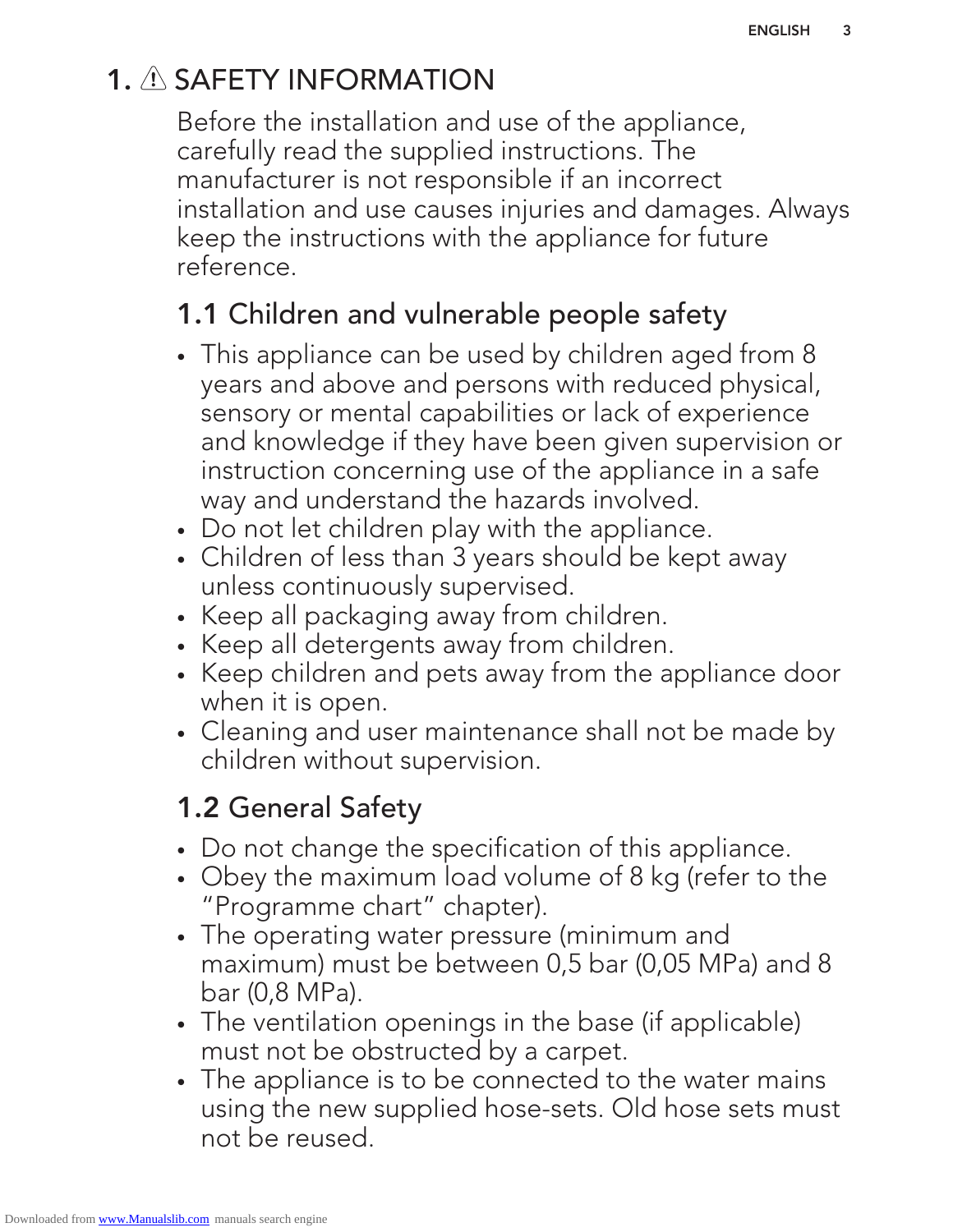- If the supply cord is damaged, it must be replaced by the manufacturer, its Authorised Service Centre or similarly qualified persons in order to avoid a hazard.
- Before maintenance, deactivate the appliance and disconnect the mains plug from the mains socket.
- Do not use water spray and steam to clean the appliance.
- Clean the appliance with a moist soft cloth. Only use neutral detergents. Do not use abrasive products, abrasive cleaning pads, solvents or metal objects.

## 2. SAFETY INSTRUCTIONS

## 2.1 Installation

- Remove all the packaging and the transit bolts.
- Keep the transit bolts. When you move the appliance again you must block the drum.
- Always be careful when you move the appliance because it is heavy. Always wear safety gloves.
- Do not install or use a damaged appliance.
- Obey the installation instruction supplied with the appliance.
- Do not install or use the appliance where the temperature is less than 0 °C or where it is exposed to the weather.
- Make sure that the floor where you install the appliance is flat, stable, heat resistant and clean.
- Make sure that there is air circulation between the appliance and the floor.
- Adjust the feet to have the necessary space between the appliance and the carpet.
- Do not install the appliance where the appliance door can not be fully opened.

## 2.2 Electrical connection

- The appliance must be earthed.
- Always use a correctly installed shockproof socket.
- Make sure that the electrical information on the rating plate agrees

with the power supply. If not, contact an electrician.

- Do not use multi-plug adapters and extension cables.
- Make sure not to cause damage to the mains plug and to the mains cable. Should the mains cable need to be replaced, this must be carried out by our Authorised Service Centre.
- Connect the mains plug to the mains socket only at the end of the installation. Make sure that there is access to the mains plug after the installation.
- Do not touch the mains cable or the mains plug with wet hands.
- Do not pull the mains cable to disconnect the appliance. Always pull the mains plug.
- Only for UK and Ireland: The appliance has a 13 amp mains plug. If it is necessary to change the fuse in the mains plug, use a 13 amp ASTA (BS 1362) fuse.
- This appliance complies with the E.E.C. Directives.

### 2.3 Water connection

- Make sure not to cause damage to the water hoses.
- Before you connect the appliance to new pipes or pipes not used for a long time, let the water flow until it is clean.
- The first time you use the appliance, make sure that there is no leakage.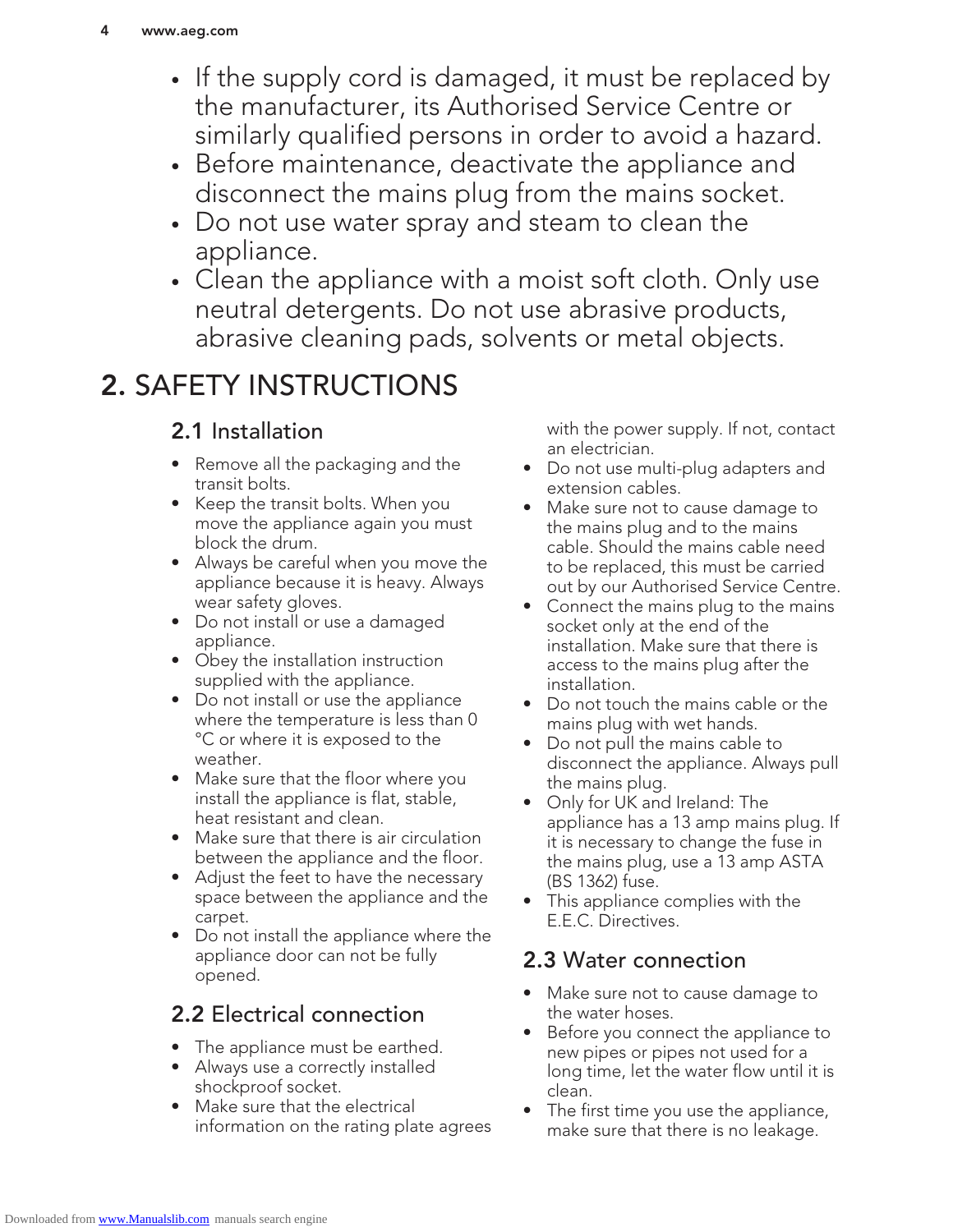## 2.4 Use



#### WARNING!

Risk of injury, electrical shock, fire, burns or damage to the appliance.

- Use this appliance in a household only.
- Obey the safety instructions on the detergent packaging.
- Do not put flammable products or items that are wet with flammable products in, near or on the appliance.
- Make sure that you remove all metal objects from the laundry.
- Do not put a container to collect possible water leakage under the appliance. Contact the Authorised Service Centre to ensure which accessories can be used.

## 3. PRODUCT DESCRIPTION

3.1 Appliance overview

# 1 2 3 5 6 7 4

### 3.2 Installation on suspended flooring

Suspended wooden floors are particularly susceptible to vibration.

To help prevent vibration we recommend you place a waterproof wood panel, at least 15 mm thick under • Do not touch the glass of the door while a programme operates. The glass can be hot.

### 2.5 Service

- To repair the appliance contact an Authorised Service Centre.
- Use original spare parts only.

## 2.6 Disposal



#### WARNING! Risk of injury or suffocation.

- Disconnect the appliance from the mains supply.
- Cut off the mains cable and discard it.
- Remove the door catch to prevent children and pets to get closed in the appliance.

- 1 Worktop
- Detergent dispenser
- 3 Control panel
- 4 Door handle
- Rating plate
- 6 Drain pump filter
- 7 Feet for the appliance level

the appliance, secured to at least 2 floor beams with screws, the wood panel must extend beyond the front feet.

If possible install the appliance in one of the corners of the room, where the floor is more stable.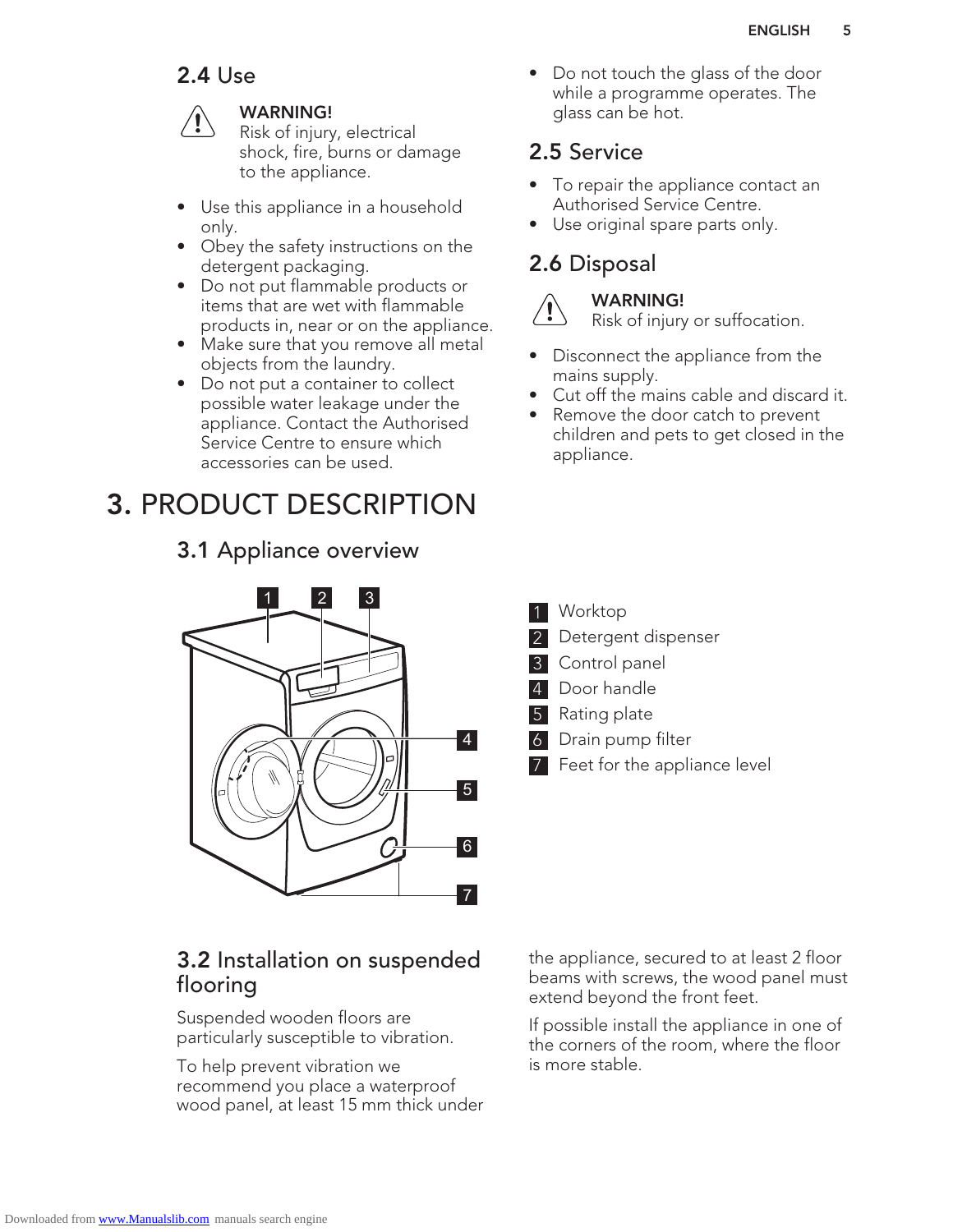## 4. CONTROL PANEL

## 4.1 Control panel description



- 1 On/Off button (On/Off)
- 2 Programme selection touchpad (Programmes)
- 3 Temperature selection touchpad (Temp.)
- 4 Spin selection touchpad (Spin)

## 4.2 Display



- 5 Options selection touchpad (Option)
- 6 Start/Pause touchpad (Start/Pause)
- 7 Finish In touchpad (Finish In)
- 8 Display
- 9 Door locked indicator  $(-a)$
- A) The time area:
	- $!25$ : the programme duration
	- $\exists h$ : the "finish in" time
	- E 20: the alarm codes
	- $E \cap \neg$ : the message of error
	- $\Omega$ : the programme is completed.
- **B)** The child lock indicator:
	- The indicator comes on when you activate this device.
- C) The extra rinse indicator:
	- The indicator comes on when you activate this option.
- D) The Finish In touchpad.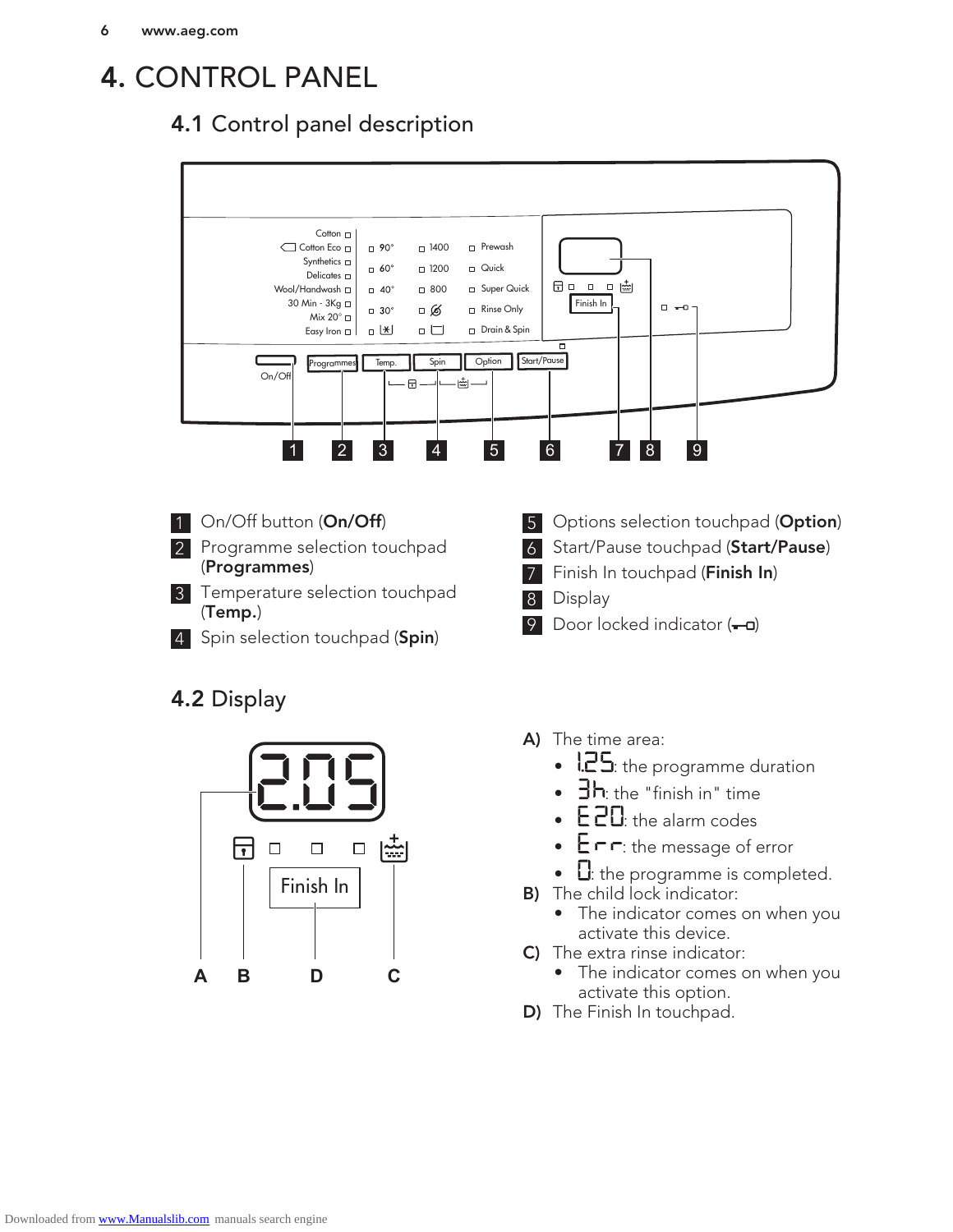## 5. PROGRAMME CHART

| Programme<br>Temperature range                      | Maximum load<br>Maximum spin<br>speed | Programme description<br>(Type of load and soil level)                                                                                                                                                                                                  |
|-----------------------------------------------------|---------------------------------------|---------------------------------------------------------------------------------------------------------------------------------------------------------------------------------------------------------------------------------------------------------|
| Cotton                                              | 8 kg                                  | White cotton and coloured cotton. Normal soil                                                                                                                                                                                                           |
| 90 °C - Cold                                        | 1400 rpm                              | and light soil.                                                                                                                                                                                                                                         |
| $\bigcup$ Cotton Eco <sup>1)</sup><br>60 °C - 40 °C | 8 kg<br>1400 rpm                      | White cotton and colour-fast cotton. Normal<br>soil. The energy consumption decreases and the<br>time of the washing programme is extended.                                                                                                             |
| Synthetics                                          | 3 <sub>kg</sub>                       | Synthetic items or mixed fabric items. Normal                                                                                                                                                                                                           |
| 60 °C - Cold                                        | 1200 rpm                              | soil.                                                                                                                                                                                                                                                   |
| Delicates                                           | 3 kg                                  | Delicate fabrics as acrylics, viscose, polyester                                                                                                                                                                                                        |
| 40 °C - Cold                                        | 1200 rpm                              | items. Normal soil.                                                                                                                                                                                                                                     |
| Wool/Handwash<br>40 °C - Cold                       | $2$ kg<br>1200 rpm                    | Machine washable wool, hand washable wool<br>and delicate fabrics with «hand washing» care<br>symbol. $2$                                                                                                                                               |
| 30 Min - 3 Kg                                       | 3 kg                                  | A short cycle for synthetics and delicate items                                                                                                                                                                                                         |
| 30 °C                                               | 800 rpm                               | with light soil level or for items to freshen up.                                                                                                                                                                                                       |
| $Mix 20^{\circ}$<br>20 °C                           | $2$ kg<br>1200 rpm                    | Special programme for cotton, synthetic and<br>mixed fabrics with light soil. Set this programme<br>to decrease the energy consumption. Make sure<br>that the detergent is for low temperature in order<br>to have good washing results <sup>3)</sup> . |
| Easy Iron                                           | 1 kg                                  | Synthetic items to be gentle washed. Normal                                                                                                                                                                                                             |
| 60 °C - Cold                                        | 800 rpm                               | and light soil. <sup>4)</sup>                                                                                                                                                                                                                           |

1) Standard programmes for the Energy Label consumption values. According to regulation 1061/2010, these programmes are respectively the «Standard 60°C cotton programme» and the «Standard 40°C cotton programme». They are the most efficient programmes in terms of combined energy and water consumption for washing normally soiled cotton laundry.



The water temperature of the washing phase may differ from the temperature declared for the selected programme.

2) During this cycle the drum rotates slowly to ensure a gentle washing. It can seem that the drum doesn't rotate or doesn't rotate properly. Consider this as a normal functioning of the appliance.

3) No temperature indicator is on.

4) To reduce the creases of the laundry, this cycle regulates the water temperature and performs a soft wash and spin phase. The appliance adds some rinses.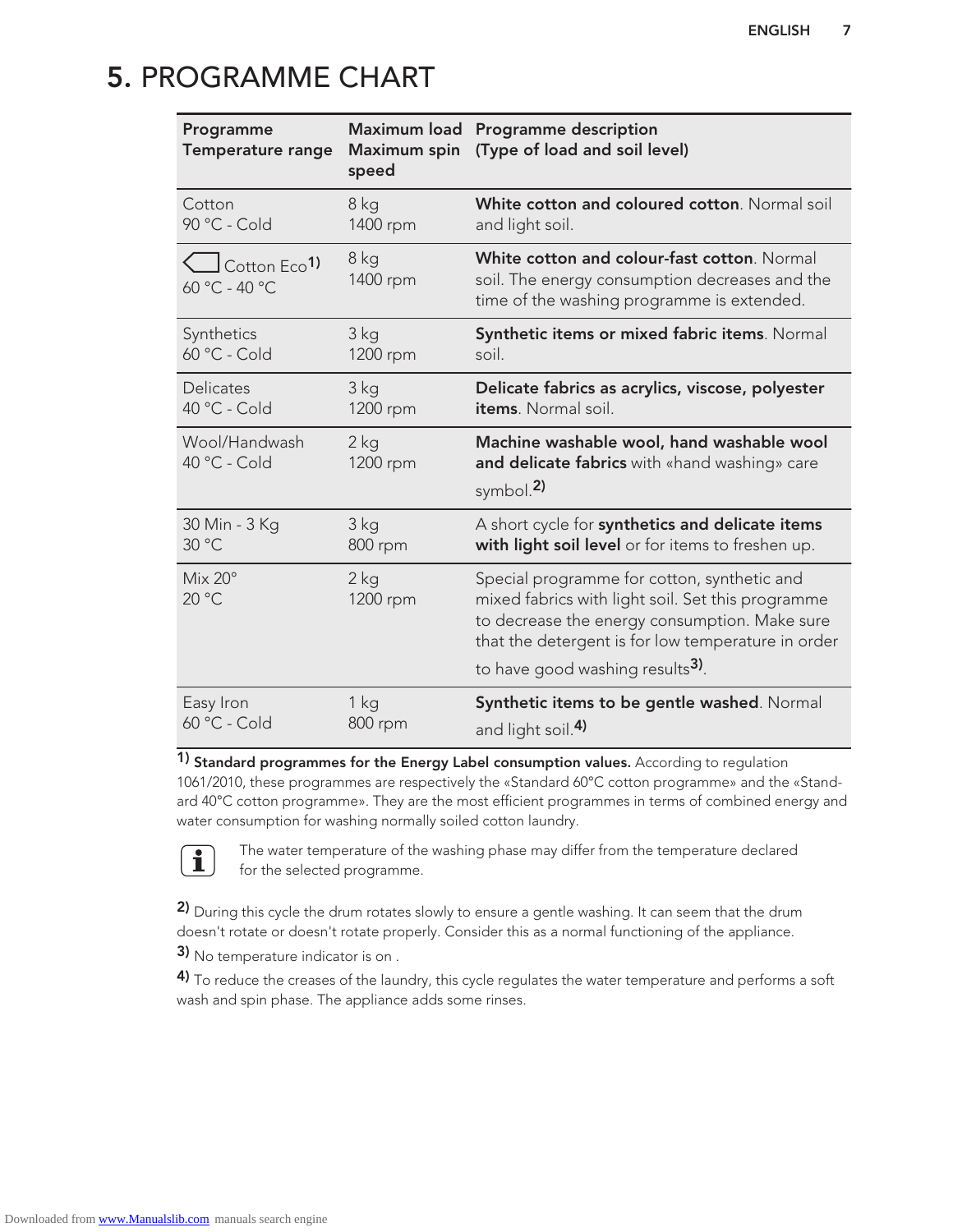Drain & Spin Programme<br>Spin<br>Spin Rinse Only Finish In Prewash Quick 1) Quick<sup>1)</sup> Super  $\circledB$  $\left|\frac{1}{\text{var}}\right|$ Cotton ■ ■ ■ ■ ■ ■ ■ ■ ■ ■ Cotton Eco ■ ■ ■ ■ ■ ■ ■ ■ ■ Synthetics ■ ■ ■ ■ ■ ■ ■ ■ ■ ■ Delicates ■ ■ ■ ■ ■ ■ ■ ■ ■ ■ Wool/Handwash ■ ■ ■ ■ ■ ■ 30 Min - 3 Kg ■ ■ ■ Mix 20° ■ ■ ■ ■ ■ ■ Easy Iron ■ ■ ■ ■ ■ ■ ■ ■ ■

Programme options compatibility

 $1)$  When you set this option, we recommend that you decrease the quantity of the laundry. It is possible to keep the full load but the washing results can be unsatisfactory. Recommended load: cotton: 4 kg, synthetics and delicates: 1,5 kg.

## 6. CONSUMPTION VALUES

The data of this table are approximate. Different causes can change the data: the quantity and type of laundry, the water and ambient temperature.

 $\begin{pmatrix} \mathbf{1} \end{pmatrix}$ 

 $\mathbf{1}$ 

At programme start the display shows the duration programme for the maximum load capacity.

During the washing phase the programme duration is automatically calculated and can be greatly reduced if the laundry load is lower than the maximum load capacity (e.g. Cotton 60°C, maximum load capacity 8 kg, the programme duration exceeds 2 hours; real load 1 kg, the programme duration don't reach 1 hour).

When the appliance is calculating the real programme duration a dot blinks in the display.

| <b>Programmes</b> |   | Load (kg) Energy con- Water con-<br>sumption<br>(kWh) | sumption<br>(litre) | Approxi-<br>mate pro-<br>gramme du-<br>ration (mi-<br>nutes) | Remaining<br>moisture<br>$(96)$ <sup>1)</sup> |
|-------------------|---|-------------------------------------------------------|---------------------|--------------------------------------------------------------|-----------------------------------------------|
| Cotton 60 °C      | 8 | 1,35                                                  | $\sqrt{2}$          | 159                                                          | 52                                            |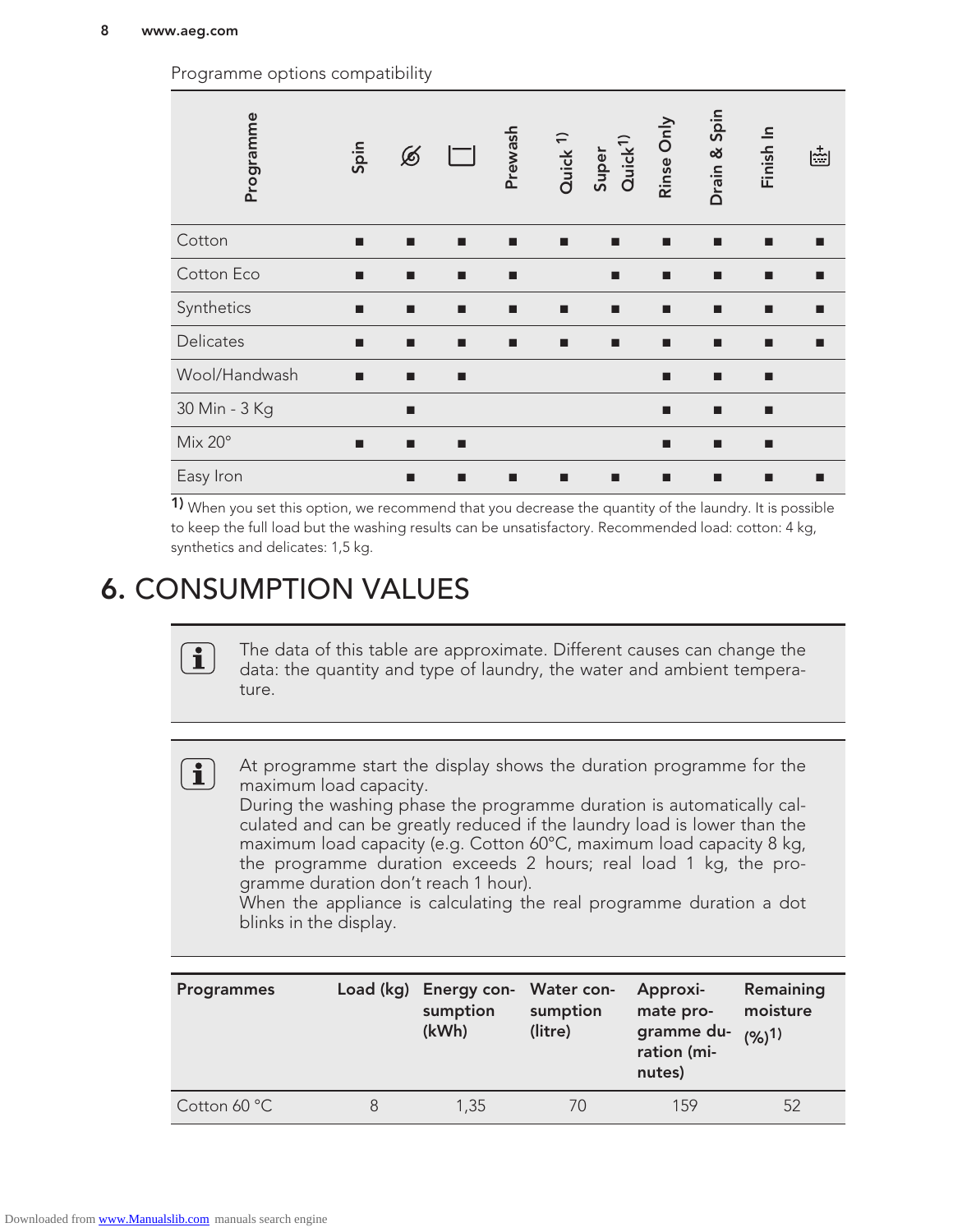| <b>Programmes</b>                 |                | Load (kg) Energy con- Water con-<br>sumption<br>(kWh) | sumption<br>(litre) | Approxi-<br>mate pro-<br>gramme du-<br>ration (mi-<br>nutes) | Remaining<br>moisture<br>$(96)$ <sup>1)</sup> |
|-----------------------------------|----------------|-------------------------------------------------------|---------------------|--------------------------------------------------------------|-----------------------------------------------|
| Cotton 40 °C                      | 8              | 0,87                                                  | 69                  | 158                                                          | 52                                            |
| Synthetics 40 °C                  | 3              | 0,60                                                  | 56                  | 103                                                          | 35                                            |
| Delicates 40 °C                   | 3              | 0,55                                                  | 59                  | 81                                                           | 35                                            |
| Wool/Handwash 30<br>$\circ$ (2)   | $\overline{2}$ | 0,30                                                  | 53                  | 57                                                           | 30                                            |
| <b>Standard cotton programmes</b> |                |                                                       |                     |                                                              |                                               |
| Standard 60 °C cot-<br>ton        | 8              | 0,96                                                  | 52                  | 244                                                          | 52                                            |
| Standard 60 °C cot-<br>ton        | $\overline{4}$ | 0,73                                                  | 40                  | 210                                                          | 52                                            |
| Standard 40 °C cot-<br>ton        | $\overline{4}$ | 0,62                                                  | 41                  | 196                                                          | 52                                            |

1) At the end of spin phase.

2) Not available for some models.

| Off Mode (W)                                                                                                                     | Left On Mode (W)                                                 |  |  |  |
|----------------------------------------------------------------------------------------------------------------------------------|------------------------------------------------------------------|--|--|--|
| 0,48                                                                                                                             | 0,48                                                             |  |  |  |
| $\tau$ $\tau$<br>the contract of the contract of the contract of the contract of the contract of the contract of the contract of | $\mathbf{1}$ $\mathbf{1}$ $\mathbf{1}$ $\mathbf{1}$ $\mathbf{1}$ |  |  |  |

The information given in the chart above are in compliance with the EU Commission regulation 1015/2010 implementing directive 2009/125/EC.

## 7. OPTIONS

### 7.1 Temp.

With this option you can change the default temperature.

Indicator  $\mathbf{H}$  = cold water

The indicator of the set temperature comes on.

### 7.2 Spin

With this option you can change the default spin speed.

The indicator of the set speed comes on.

#### Additional spin options: Ø

- Set this option to deactivate all spin phases. Only the drain phase is available.
- The related indicator comes on.
- Set this option for very delicate fabrics.
- The rinses phase uses more water for some washing programmes.

- Set this option to prevent the laundry creases.
- The related indicator comes on.
- There is a water in the drum when the programme is completed.
- The drum turns regularly to prevent the laundry creases.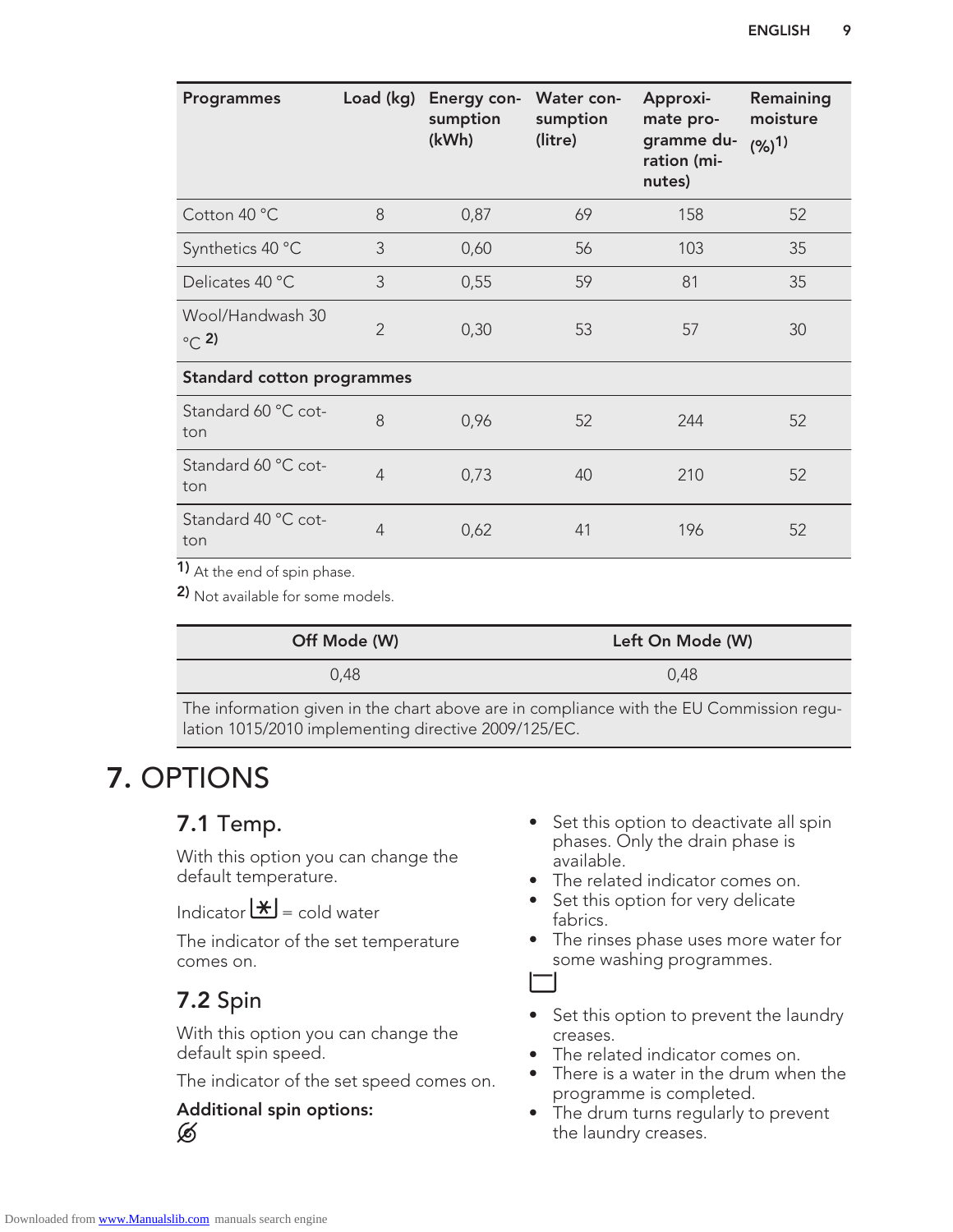#### 10 www.aeg.com

• The door stays locked. You must drain the water to unlock the door.



To drain the water refer to 'At the end of the programme'.

### 7.3 Prewash

With this option you can add a prewash phase to a washing programme.

Use this option for heavy soil.

When you set this option the programme duration increases.

The related indicator comes on.

## 7.4 Quick

With this option you can decrease the programme duration.

Use this option for items with daily soil.

The related indicator comes on.

## 7.5 Super Quick

With this option you can decrease the programme duration.

Use this option for items with light soil or items to refresh.

The related indicator comes on.

### 7.6 Rinse Only

With this option you can perform only a last rinse of a selected washing programme.

## 8. SETTINGS

### 8.1 Extra Rinse

With this option you can permanently have an extra rinse when you set a new programme.

• To activate/deactivate this option touch the buttons Spin and Option at the same time until the indicator  $\ddot{\equiv}$ comes on/goes off.

If you set also the Extra Rinse function ( ) the appliance adds two or more rinses.

The related indicator comes on.

## 7.7 Drain & Spin

With this option you can perform the spin and drain cycle.

The spin phase is suitable to the washing programme you set.



If you set also the No Spin option  $(\mathcal{B})$ , the appliance only drains.

## 7.8 Finish In

With this option you can set the number of hours in which you would like your washing programme to be completed.

You can set from minimum 3 hours to maximum 20 hours.

The display shows the number of hours and the indicator above the button Finish In is on.

## 7.9 Extra Rinse

With this option you can add some rinses to a washing programme.

Use this option for persons allergic to detergents and in areas where the water is soft.

The related indicator comes on.<sup>1)</sup>

## 8.2 Child Lock **日**

With this option you can prevent that the children play with the control panel.

• To activate/deactivate this option, touch the buttons Temp. and Spin at

the same time until the indicator  $\Box$ comes on/goes off.

Activate this option after you touch the button **Start/Pause**: the buttons are locked (except for the button **On/Off**).

**1)** See in "Settings" how to activate this option.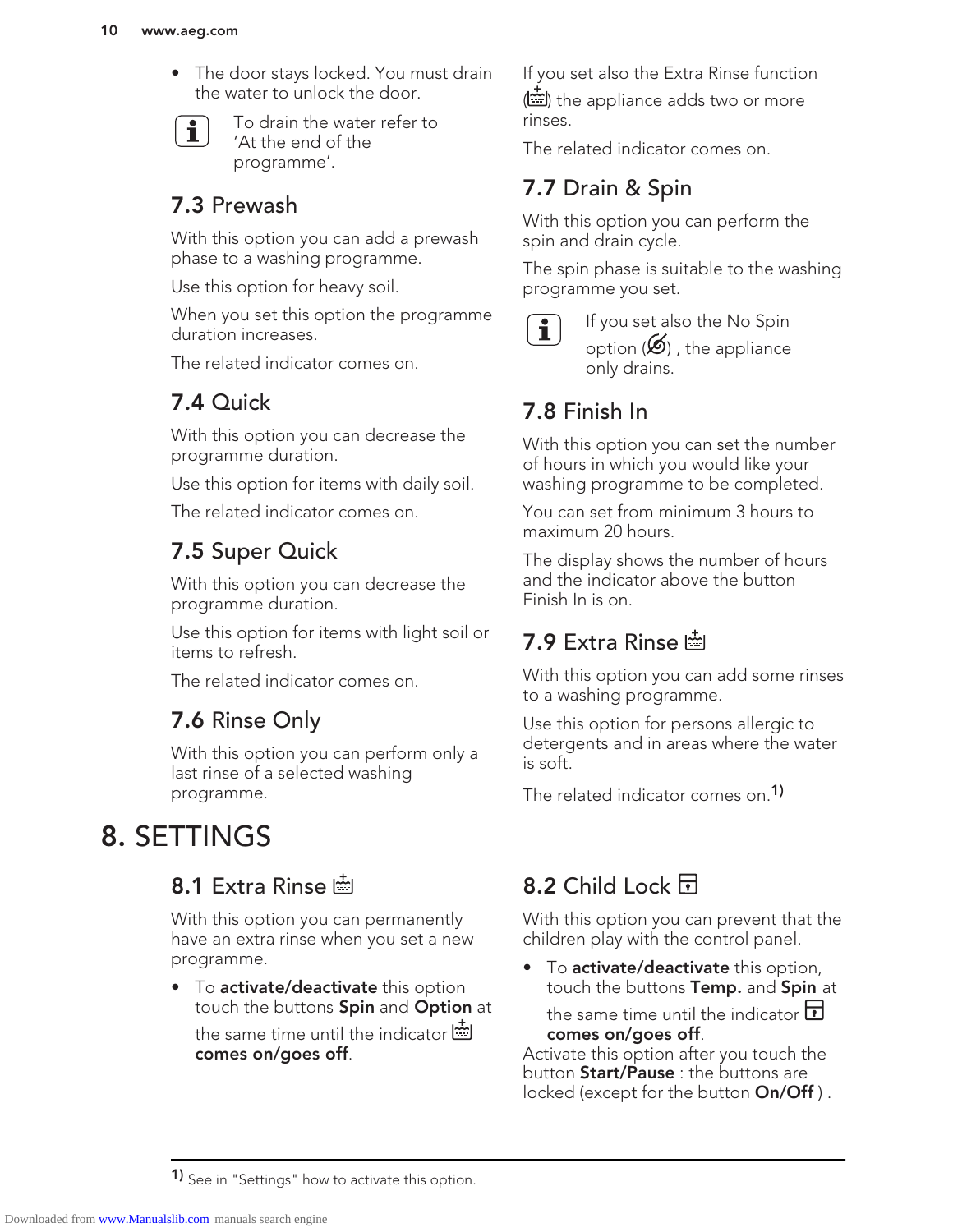

This option stays active even when you switch off the appliance.

## 8.3 Acoustic signals

The acoustic signals operate when:

- The programme is completed.
- The appliance has a malfunction.

## 9. BEFORE FIRST USE

- 1. Put a small quantity of detergent in the compartment for washing phase.
- 2. Set and start a programme for cotton at the highest temperature without laundry.

## 10. DAILY USE



#### WARNING!

Refer to Safety chapters.

## 10.1 Loading the laundry

- 1. Open the appliance door
- 2. Put the laundry in the drum, one item at a time.
- **3.** Shake the items before you put them in the appliance.

Make sure not to put too much laundry in the drum.

4. Close the door.





#### CAUTION!

Make sure that no laundry stays between the seal and the door. There is a risk of water leakage or damage to the laundry.

To **deactivate/activate** the acoustic signals, touch the buttons **Programmes** and Temp. at the same time for 4 seconds.



If you deactivate the acoustic signals, they continue operate when the appliance has a malfunction.

This removes all possible dirt from the drum and the tub.

### 10.2 Using detergent and additives

- 1. Measure out the detergent and the fabric conditioner.
- 2. Carefully close the detergent drawer



### 10.3 Detergent compartments

Detergent compartment for washing phase. If you use liquid detergent, put it immediately before you start the programme.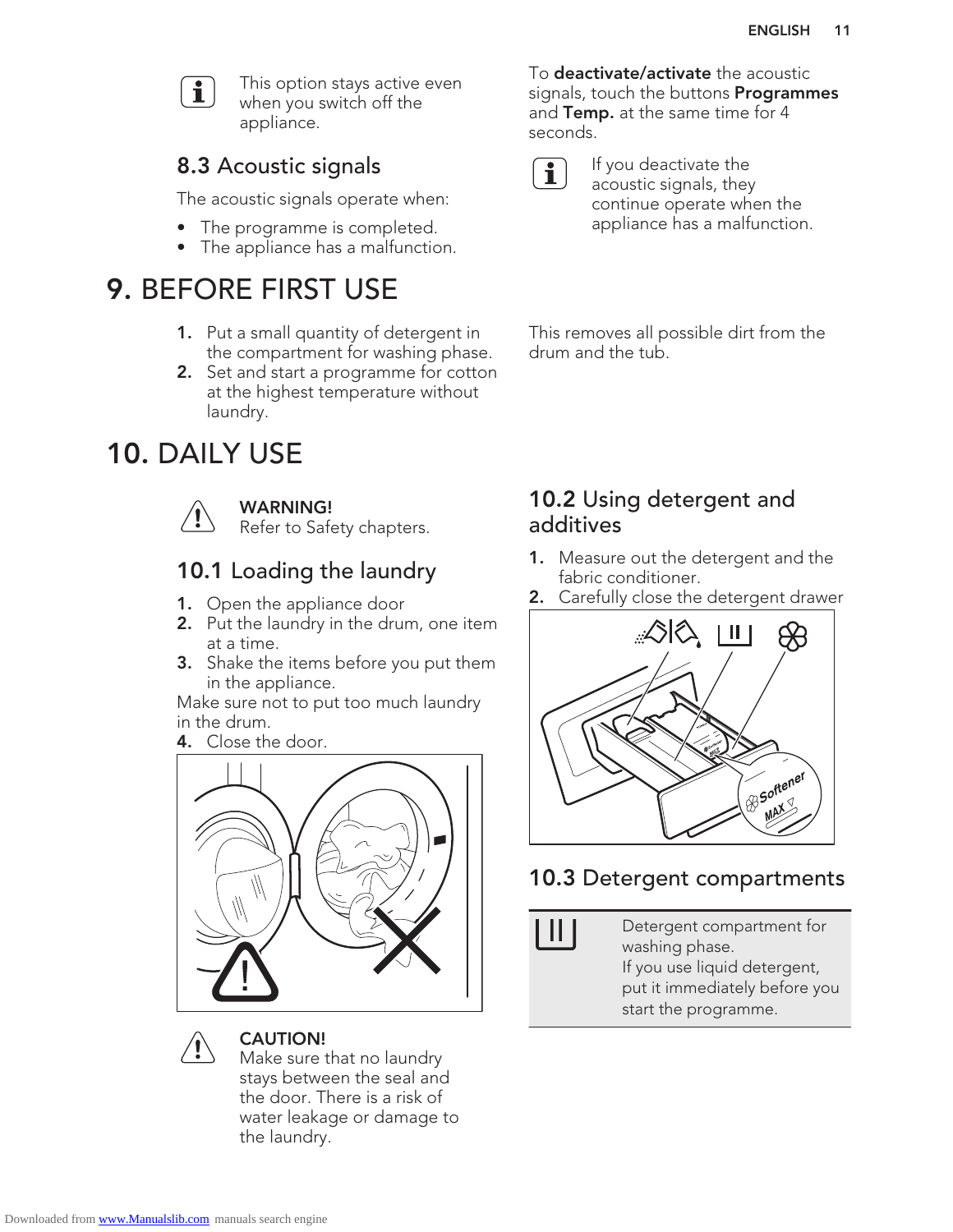\$

Compartment for liquid additives (fabric conditioner, starch).



Flap for powder or liquid detergent.

When you set a prewash option, put the detergent for prewash phase directly into the drum.

## 10.4 Liquid or powder detergent



- Position A for powder detergent (factory setting).
- Position **B** for liquid detergent.



#### When you use the liquid detergent:

- Do not use gelatinous or thick liquid detergents.
- Do not put more liquid then the maximum level.
- Do not set the prewash option.
- Do not set the delay start (or Finish in option).

## 10.5 Activating the appliance

Press and hold for a couple of seconds the On/Off button to activate or deactivate the appliance. A tune sounds when the appliance is activated. The appliance performs a start

up animation. The animation quickly shows each washing programme and the default temperature and spin settings. The display shows the word On.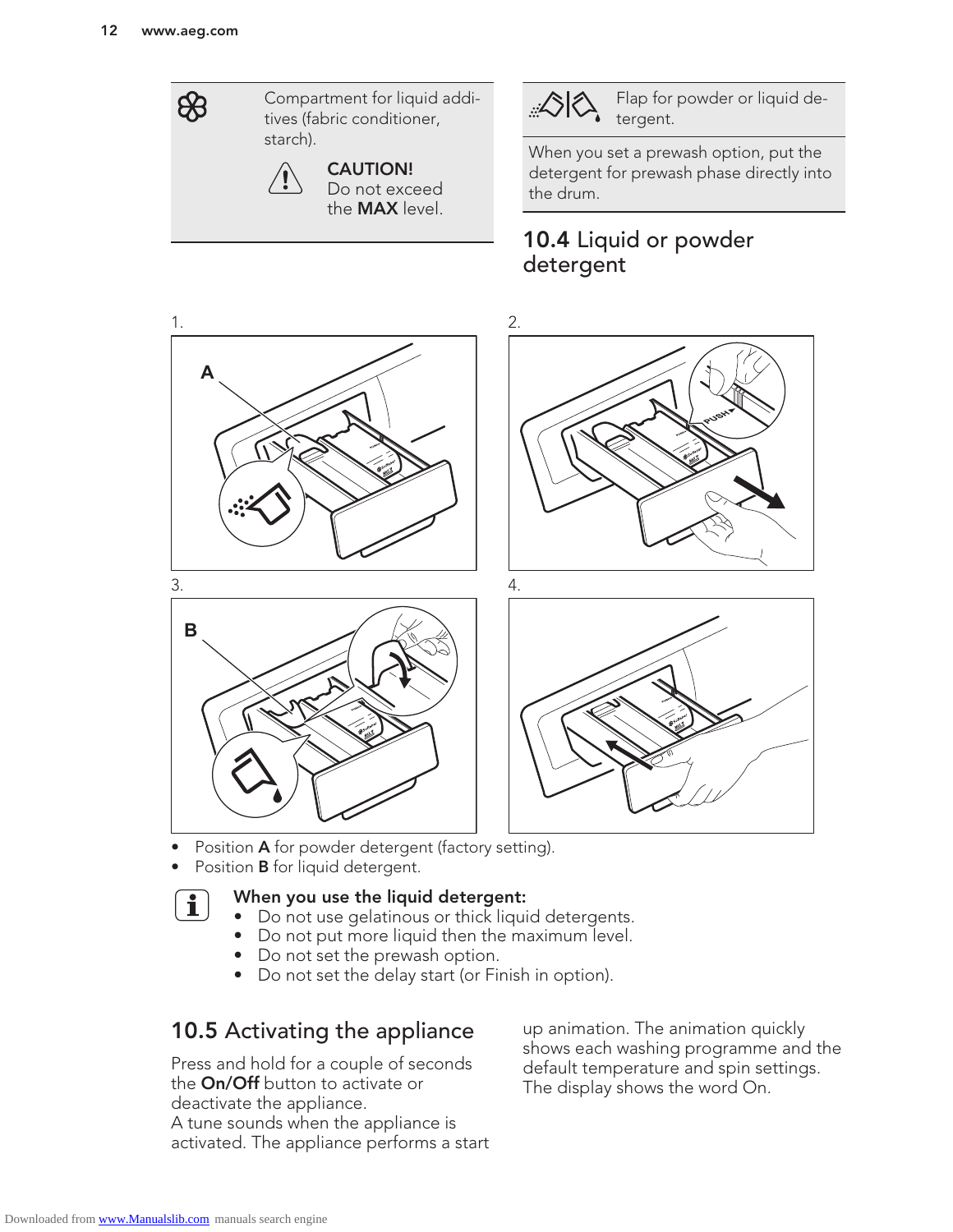## 10.6 Setting a programme

- **1.** Touch the programme button Programmes and set the programme:
	- The indicator of the button **Start/** Pause flashes.
	- The display shows the programme duration.
- 2. If necessary, change the temperature and the spin speed or add available options. When you activate an option, the indicator of the set option comes on.

 $\mathbf i$ 

If you set something incorrect, the display shows the message  $E \Gamma$ .

### 10.7 Starting a programme without the Finish In option

#### Touch the button Start/Pause .

- The indicator of the button Start/ Pause stops to flash and stays on.
- The programme starts, the door locks, the indicator  $\leftarrow$ **n** is on.
- The drain pump can operate for a short time at the beginning of the washing cycle.
- $\mathbf{i}$

After approximately 15 minutes from the start of the programme:

- The appliance adjusts automatically the programme duration agree with the laundry load.
- The display shows the new value.

### 10.8 Starting a programme with the Finish In option

1. Touch the button  $C^*$  again and again to choose the number of hours in which you want the washing cycle to be finished.

The display shows the number of hours

you set (e.g.  $\exists h$ ) and the indicator above the button  $\mathbb{C}^{\infty}$  is on to show that his

option is active.

**2.** Touch the button **Start/Pause**:

- The door is locked.
- The appliance starts the countdown.
- When the countdown is completed, the programme starts automatically.
- $\mathbf{i}$

You can cancel or change

the set of the  $\mathbb{C}^*$  option before you touch the button Start/Pause . After touching the button **Start/Pause** you can only cancel the Finish In option.

#### To cancel the  $C^*$  option:

- **a.** Touch the button **Start/Pause** to set the appliance to pause. The indicator of button Start/Pause flashes.
- **b.** Touch the button  $\bigcup_{n=1}^{\infty}$  until the indicator above this button goes off.

Touch the button **Start/Pause** again to start the programme immediately.

### 10.9 Interrupting a programme and changing the options

You can change only some options before they operate.

#### 1. Touch Start/Pause .

- The indicator of this button flashes.
- **2.** Change the options. If you change any option the Finish In option (if set) will be disabled.

3. Touch Start/Pause again.

The programme continues.

### 10.10 Cancelling a running programme

- 1. Press the button On/Off for some seconds to cancel the programme and to deactivate the appliance.
- **2.** Press the same button again to activate the appliance. Now, you can set a new washing programme.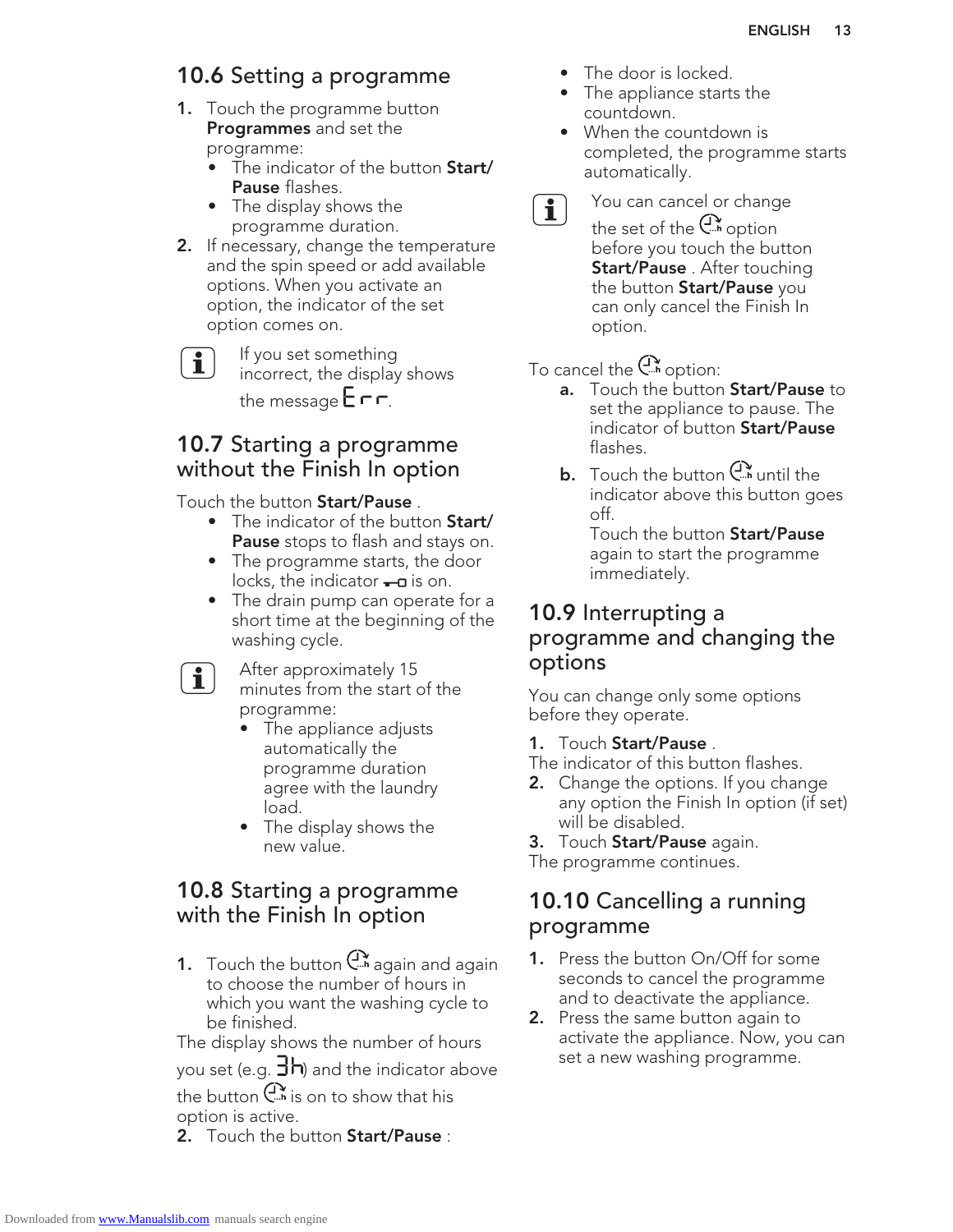

Before starting the new programme the appliance could drain the water. In this case, make sure that the detergent is still in the detergent compartment, if not fill the detergent again.

## 10.11 Opening the door

While a programme (or the Finish In) operates, the appliance door is locked. The indicator  $\leftarrow$  is on.



#### CAUTION!

If the temperature and level of the water in the drum are too high, you cannot open the door.

#### To open the door during the first minutes of the cycle (or when the Finish In operates) :

- 1. Touch the button Start/Pause to pause the appliance.
- **2.** Wait until the indicator  $\leftarrow$ **a** goes off.
- 3. You can open the door.
- **4.** Close the door and touch the button **Start/Pause** again. The programme (or the Finish In) continues.

### 10.12 At the end of the programme

- The appliance stops automatically.
- The acoustic signal operates (if it is activated).
- In the display  $U$  comes on.
- The indicator of the button Start/ Pause goes off.
- The door lock indicator  $\leftarrow$ **n** goes off.
- You can open the door.
- Remove the laundry from the appliance. Make sure that the drum is empty.
- Press the button **On/Off** for some seconds to deactivate the appliance.
- Close the water tap.
- Keep the door and the detergent drawer ajar, to prevent the mildew and odours.

#### The washing programme is completed, but there is water in the drum:

- The drum turns regularly to prevent the creases in the laundry.
- The indicator  $\Box$  flashes to remind you to drain the water.
- The door lock indicator  $\leftarrow$ **D** is on. The indicator of button Start/Pause flashes. The door stays locked.
- You must drain the water to open the door.

#### Draining the water:

- 1. To drain the water.
	- Touch the button Start/Pause. The appliance drains the water and spins with the maximum spin speed for selected washing programme.
	- Alternatively, touch the button Spin to change the spin speed and then touch the button Start/ **Pause**. The appliance drains the

water and spins. If you set  $\mathcal{D}$ , the appliance only drains.

- 2. When the programme is completed and the door lock indicator  $-\alpha$  goes off, you can open the door.
- **3.** Press the button **On/Off** for some seconds to deactivate the appliance.

## 10.13 AUTO-OFF option

The AUTO-OFF stand-by option automatically deactivates the appliance to decrease the energy consumption. All the indicators and the display go off when :

• You do not use the appliance for 5 minutes before you touch the Start/ Pause.

Press the button **On/Off** to activate the appliance again.

• After 5 minutes from the end of the washing programme. Press the button **On/Off** to activate the appliance again. The display shows the end of the last set programme.

Touch the button **Programmes** if you want to set a new cycle.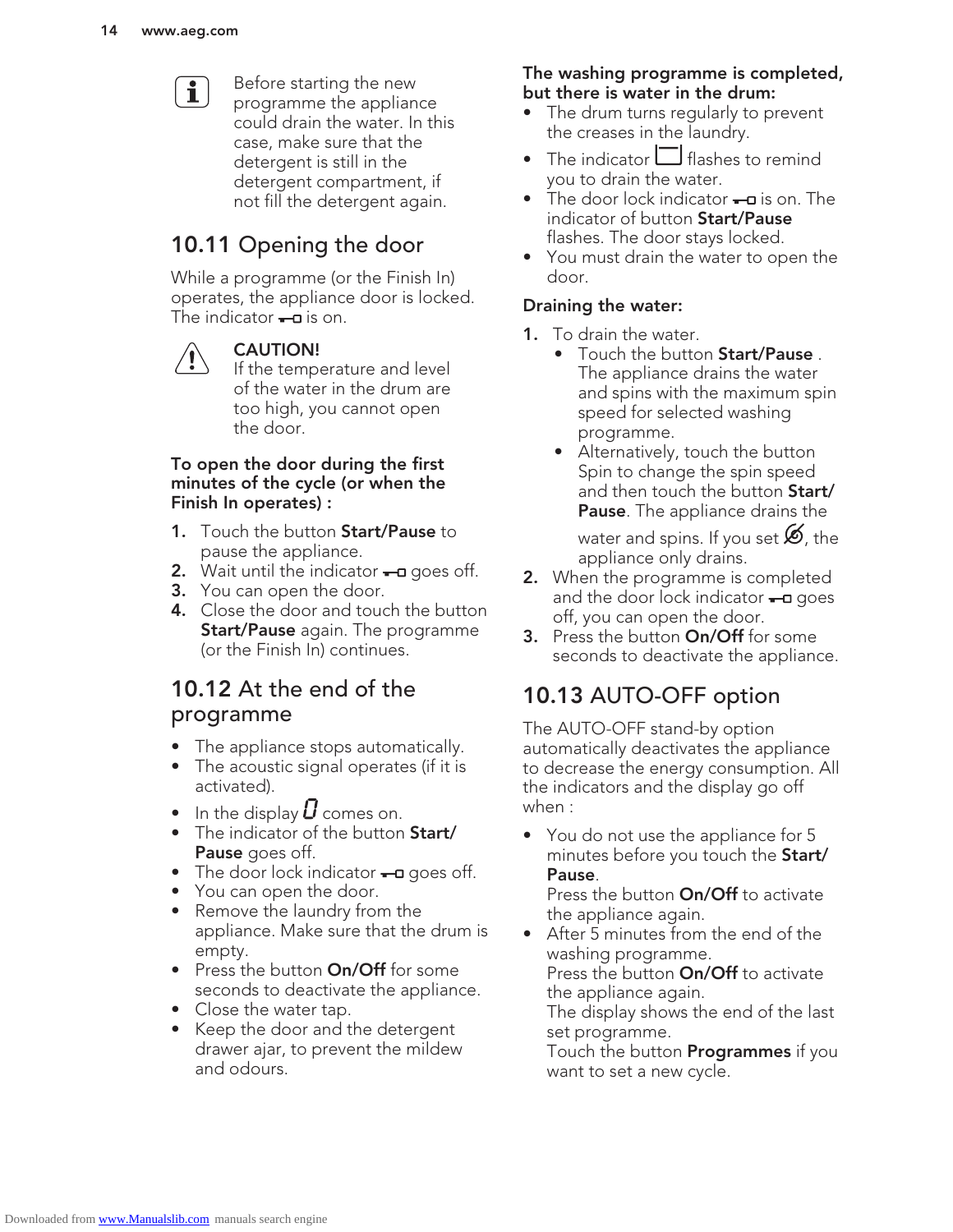## 11. HINTS AND TIPS

### 11.1 The laundry load

- Divide the laundry in: white, coloured, synthetics, delicates and wool.
- Obey the washing instructions that are on the laundry care labels.
- Do not wash together white and coloured items.
- Some coloured items can discolour with the first wash. We recommend that you wash them separately for the first times.
- Button up pillowcases, close zippers, hooks and poppers. Tie up belts.
- Empty the pockets and unfold the items.
- Turn inside out multilayered fabrics, wool and items with painted illustrations.
- Remove hard stains.
- Wash with a special detergent heavy soil stains.
- Be careful with the curtains. Remove the hooks or put the curtains in a washing bag or pillowcase.
- Do not wash in the appliance laundry without hems or with cuts. Use a washing bag to wash small and/or delicate items (e.g. underwired bras, belts, tights, etc. ).
- A very small load can cause balance problems with the spin phase. If this occurs, adjust manually the items in the tub and start the spin phase again.

### 11.2 Stubborn stains

For some stains, water and detergent is not sufficient.

We recommend that you remove these stains before you put the items in the appliance.

Special stain removers are available. Use the special stain remover that is applicable to the type of stain and fabric.

## 11.3 Detergents and additives

- Only use detergents and additives specially made for washing machines:
	- powder detergents for all types of fabric,
- powder detergents for delicate fabrics (40 °C max) and woollens,
- liquid detergents, preferably for low temperature wash programmes (60 °C max) for all types of fabric, or special for woollens only.
- Do not mix different types of detergents.
- To help the environment, do not use more than the correct quantity of detergent.
- Obey the instructions that you find on the on packaging of these products.
- Use the correct products for the type and colour of the fabric, the programme temperature and the level of soil.
- If your appliance has not the detergent dispenser with the flap device, add the liquid detergents with a dosing ball (supplied by the detergent's manufacturer).

## 11.4 Ecological hints

- Set a programme without the prewash phase to wash laundry with normal soil.
- Always start a washing programme with the maximum load of laundry.
- If necessary, use a stain remover when you set a programme with a low temperature.
- To use the correct quantity of the detergent, check the water hardness of your domestic system

## 11.5 Water hardness

If the water hardness in your area is high or moderate, we recommend that you use a water softener for washing machines. In areas where the water hardness is soft it is not necessary to use a water softener.

To know the water hardness in your area, contact your local water authority.

Use the correct quantity of the water softener. Obey the instructions that you find on the packaging of the product.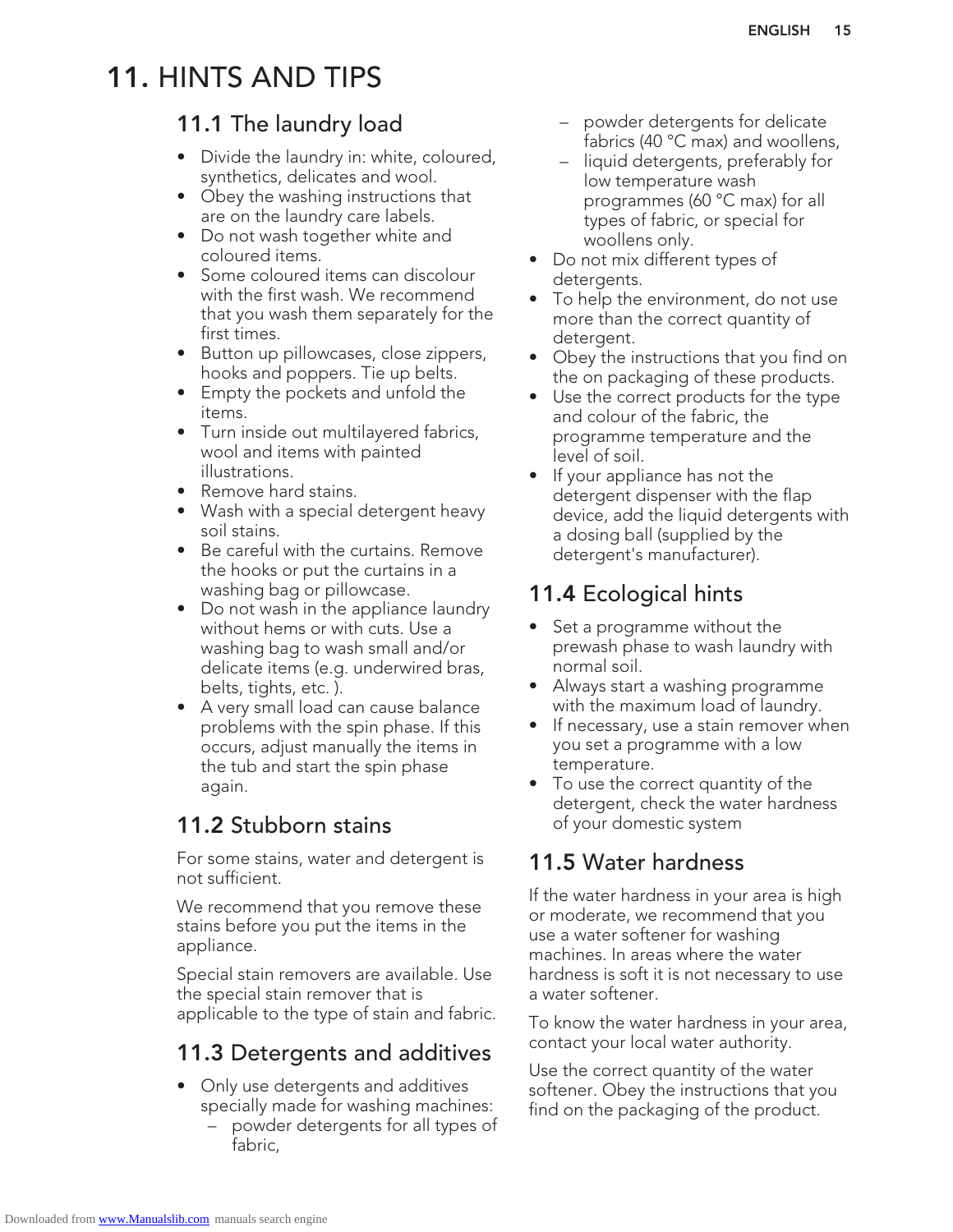## 12. CARE AND CLEANING



#### WARNING!

Refer to Safety chapters.

## 12.1 External cleaning

Clean the appliance only with soap and warm water. Fully dry all the surfaces.



#### CAUTION!

Do not use alcohol, solvents or chemical products.

## 12.2 Descaling

If the water hardness in your area is high or moderate, we recommend that you use a water descaling product for washing machines.

Regularly examine the drum to prevent limescale and rust particles.

To remove rust particles use only special products for washing machine. Do this separately from the laundry wash.



Always obey the instructions that you find on the packaging of the product.

## 12.3 Maintenance wash

With the low temperature programmes it is possible that some detergent stays in the drum. Make regularly a maintenance wash. To do this:

- Remove the laundry from the drum.
- Set the cotton programme with the highest temperature with a small quantity of detergent.

### 12.4 Door seal



Regularly examine the seal and remove all objects from the inner part.

## 12.5 Cleaning the detergent dispenser

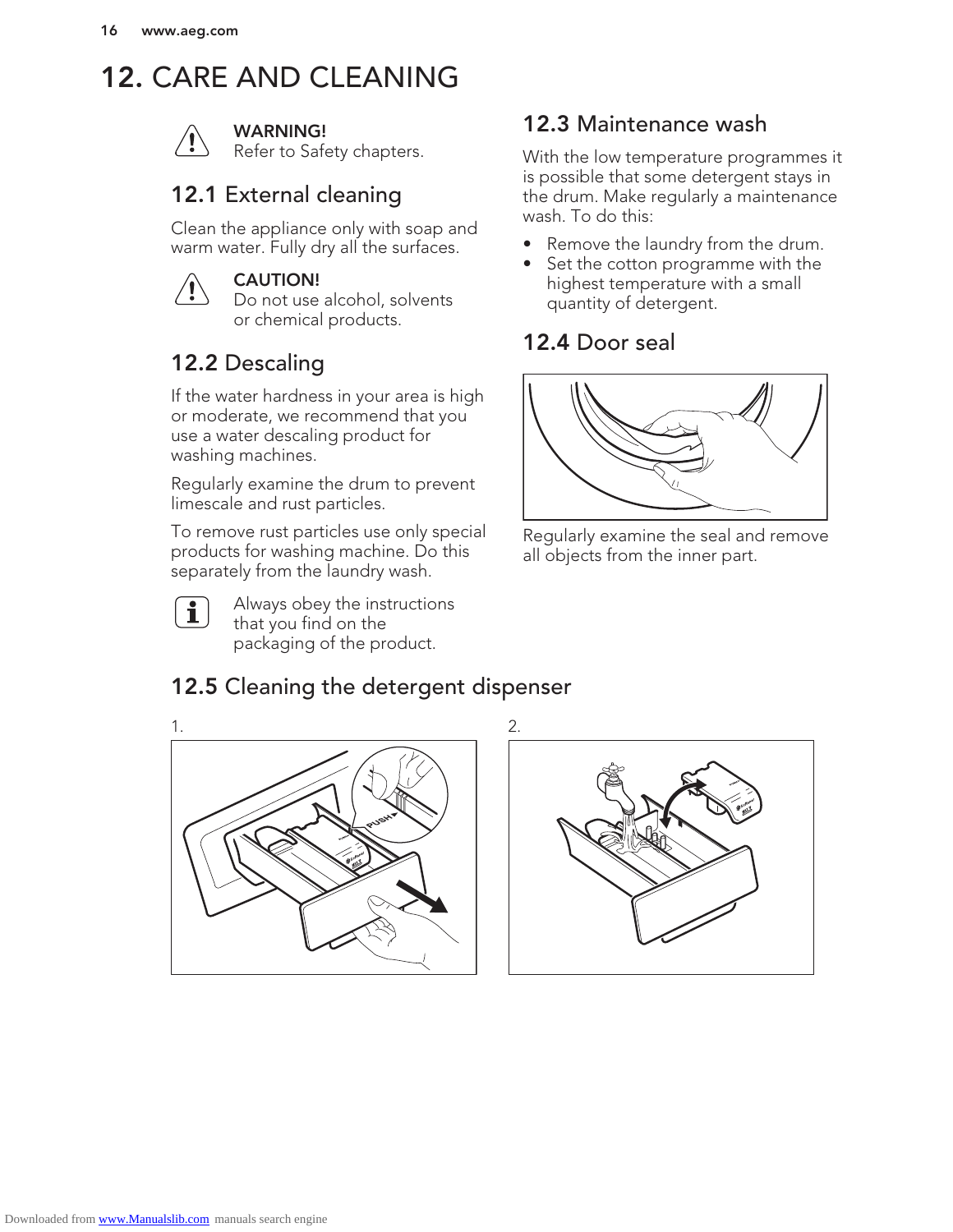



12.6 Cleaning the drain filter



#### WARNING!

Do not clean the drain filter if the water in the appliance is hot.

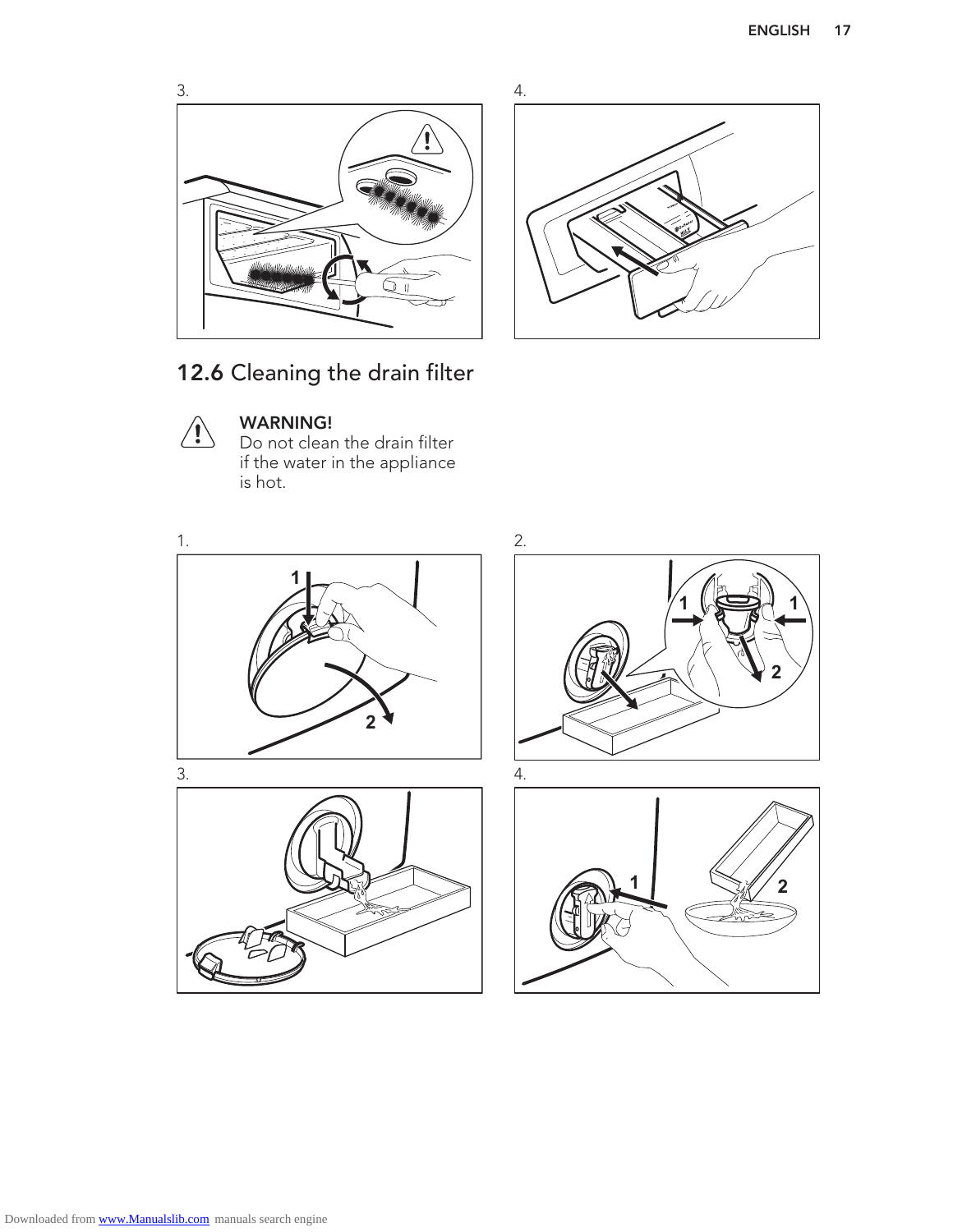

12.7 Cleaning the inlet hose and the valve filter

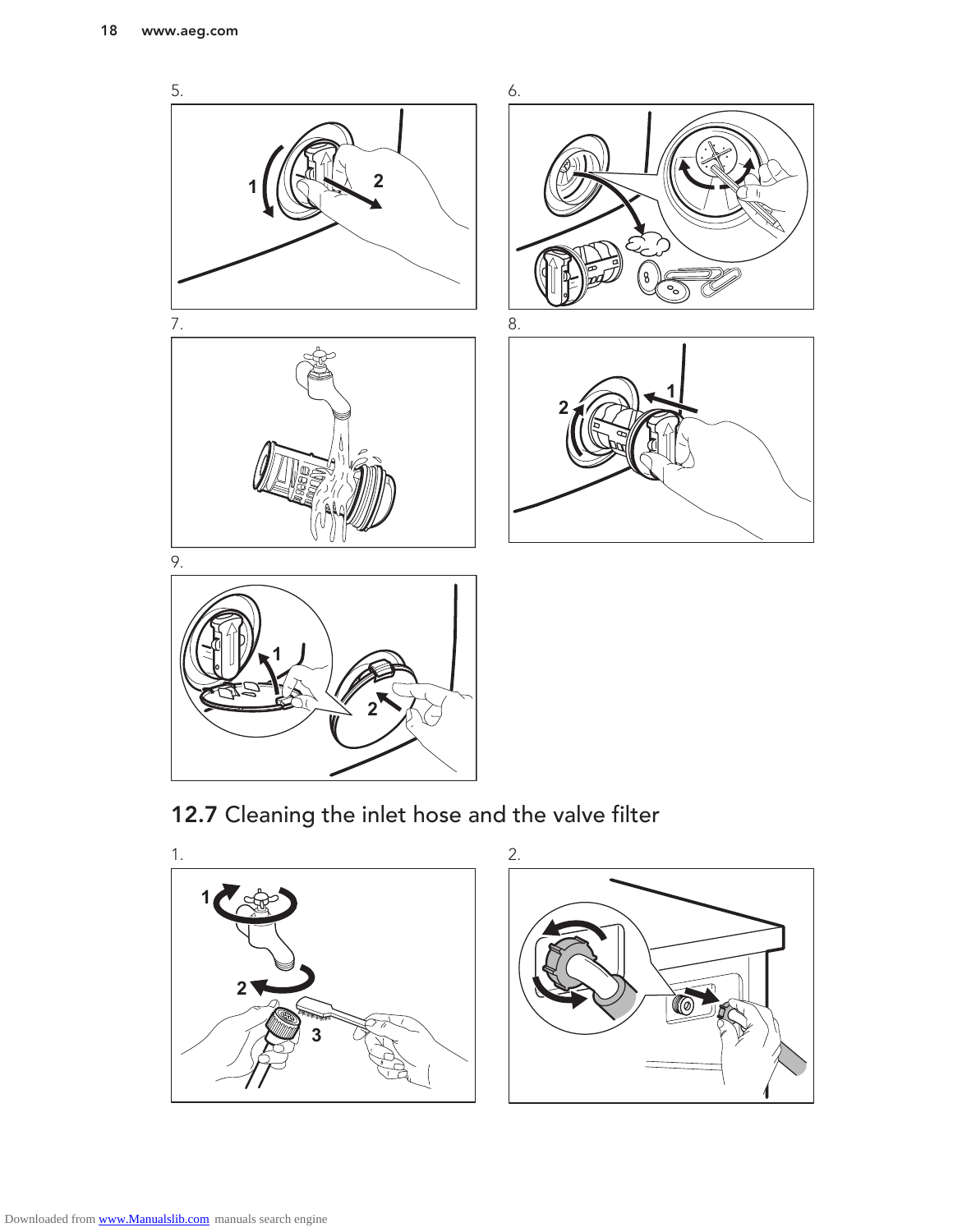

### 12.8 Emergency drain

Because of a malfunction, the appliance cannot drain the water.

If this occurs, do steps (1) through (9) of 'Cleaning the drain filter'. If necessary, clean the pump.

When you drain the water with the emergency drain procedure, you must activate again the drain system:

- 1. When you drain the water with the emergency drain procedure, you must activate again the drain system: Put 2 litres of water in the main wash compartment of the detergent dispenser.
- **2.** Start the programme to drain the water

## 12.9 Frost precautions

If the appliance is installed in an area where the temperature can be less than

## 13. TROUBLESHOOTING



WARNING! Refer to Safety chapters.

### 13.1 Introduction

The start of the appliance does not occur or it stops during operation.

First try to find a solution to the problem (refer to the table). If not, contact the Authorised Service Centre.



0° C, remove the remaining water from the inlet hose and the drain pump.

- 1. Disconnect the mains plug from the mains socket.
- 2. Close the water tap.
- 3. Put the two ends of the inlet hose in a container and let the water flow out of the hose.
- 4. Empty the drain pump. Refer to the emergency drain procedure.
- **5.** When the drain pump is empty, install the inlet hose again.



#### WARNING!

Make sure that the temperature is more than 0 °C before you use the appliance again. The manufacturer is not responsible for damages caused by low temperatures.

#### With some problems, the acoustic signals operate and the display shows an alarm code:

- $E$ 10 The appliance does not fill with water properly.
- $E20$  The appliance does not drain the water.
- $E$ 40 The appliance door is open or not closed correctly. Please check the door!
- $E H\!I$  The mains supply is unstable. Wait until the mains supply is stable.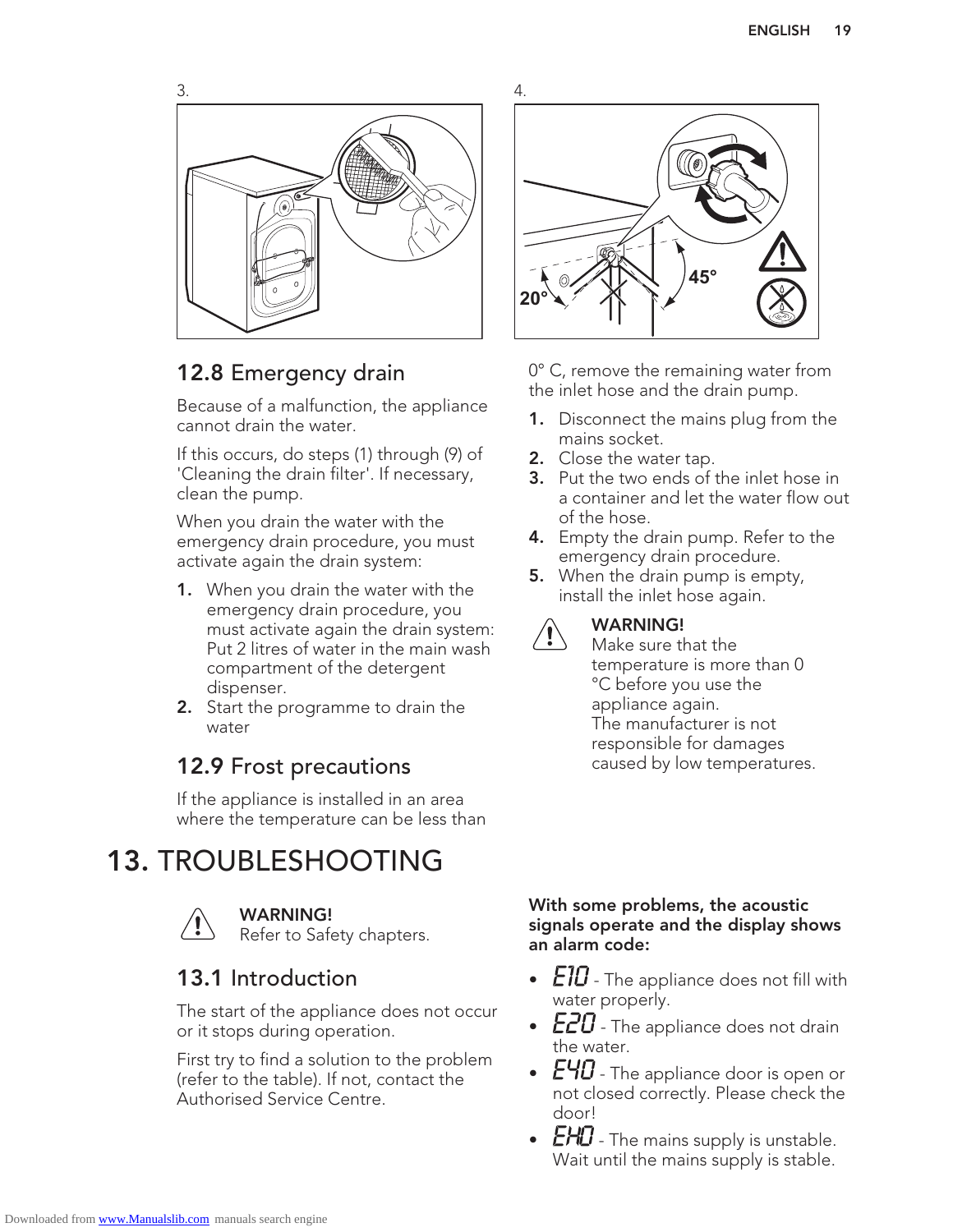•  $\overleftrightarrow{L}$ *i* - No communication between electronic elements of the appliance. Switch off and switch on again.



WARNING! Deactivate the appliance before you do the checks.

## 13.2 Possible failures

| Problem                                                             | <b>Possible solution</b>                                                                                                     |
|---------------------------------------------------------------------|------------------------------------------------------------------------------------------------------------------------------|
| The programme does<br>not start.                                    | Make sure that the mains plug is connected to the mains sock-<br>et.                                                         |
|                                                                     | Make sure that the appliance door is closed.                                                                                 |
|                                                                     | Make sure that there is not a damaged fuse in the fuse box.                                                                  |
|                                                                     | Make sure that the Start/Pause has been pressed.                                                                             |
|                                                                     | If the delay start is set, cancel the setting or wait for the end of<br>countdown.                                           |
|                                                                     | Deactivate the Child Lock function if it is on.                                                                              |
| The appliance does not<br>fill with water properly.                 | Make sure that the water tap is open.                                                                                        |
|                                                                     | Make sure that the pressure of the water supply is not too low.<br>For this information, contact your local water authority. |
|                                                                     | Make sure that the water tap is not clogged.                                                                                 |
|                                                                     | Make sure that the filter of the inlet hose and the filter of the<br>valve are not clogged. Refer to "Care and cleaning".    |
|                                                                     | Make sure that the inlet hose has no kinks or bends.                                                                         |
|                                                                     | Make sure that the connection of the water inlet hose is cor-<br>rect.                                                       |
| The appliance does not<br>fill with water and drain<br>immediately. | Make sure that the drain hose is in the correct position. The<br>hose may be too low.                                        |
| The appliance does not<br>drain the water.                          | Make sure that the sink spigot is not clogged.                                                                               |
|                                                                     | Make sure that the drain hose has no kinks or bends.                                                                         |
|                                                                     | Make sure that the drain filter is not clogged. Clean the filter, if<br>necessary. Refer to 'Care and cleaning'.             |
|                                                                     | Make sure that the connection of the drain hose is correct.                                                                  |
|                                                                     | Set the drain programme if you set a programme without drain<br>phase.                                                       |
|                                                                     | Set the drain programme if you set an option which ends with<br>water in the tub.                                            |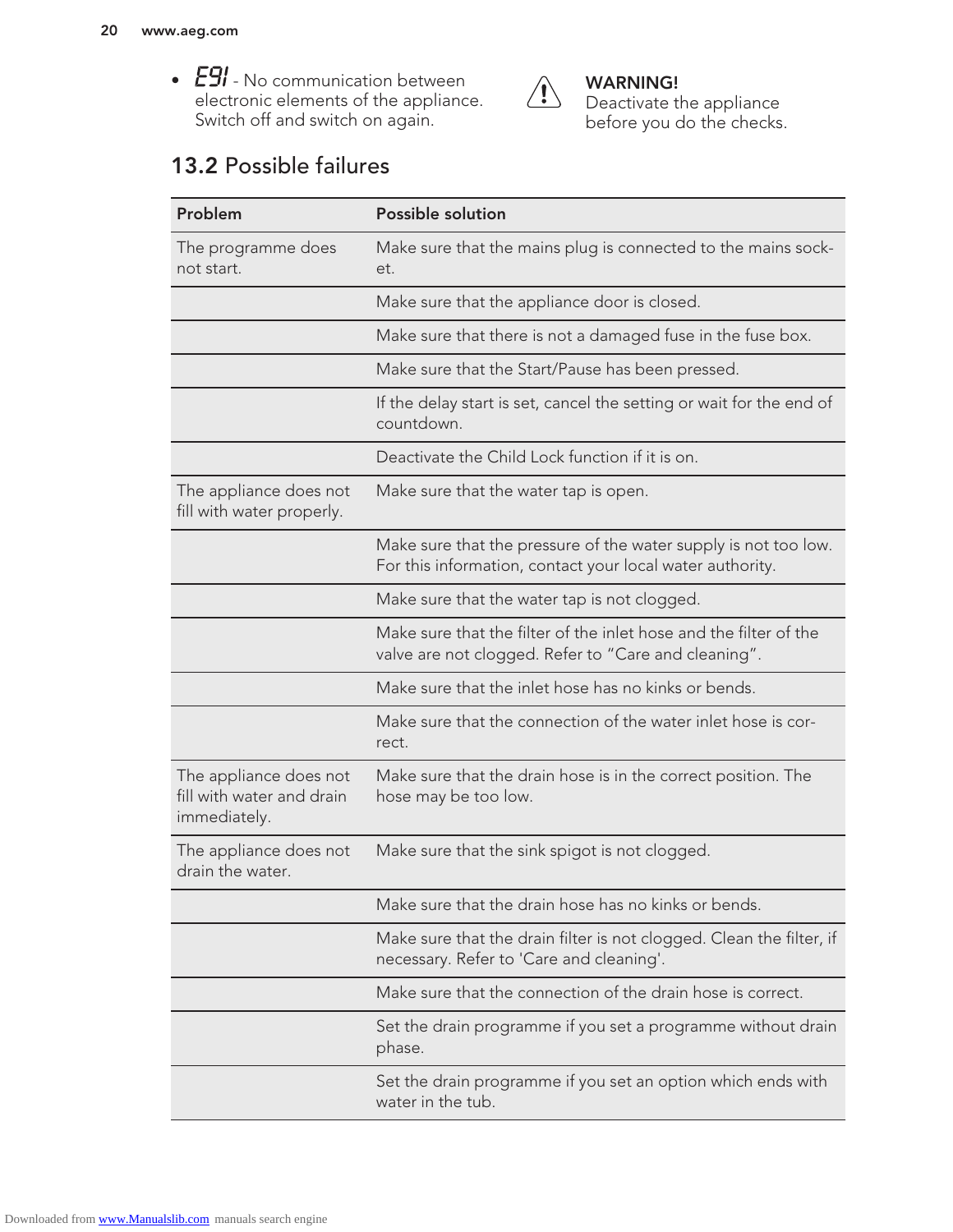| Problem                                                                                  | <b>Possible solution</b>                                                                                                |
|------------------------------------------------------------------------------------------|-------------------------------------------------------------------------------------------------------------------------|
| The spin phase does not<br>operate or the washing<br>cycle lasts longer than<br>usually. | Set the spin programme.                                                                                                 |
|                                                                                          | Make sure that the drain filter is not clogged. Clean the filter, if<br>necessary. Refer to 'Care and cleaning'.        |
|                                                                                          | Adjust manually the items in the tub and start the spin phase<br>again. This problem may be caused by balance problems. |
| There is water on the<br>floor.                                                          | Make sure that the couplings of the water hoses are tight and<br>there is not water leakages.                           |
|                                                                                          | Make sure that the drain hose have no damages.                                                                          |
|                                                                                          | Make sure you use the correct detergent and the correct quan-<br>tity of it.                                            |
| You cannot open the ap-<br>pliance door.                                                 | Make sure that the washing programme is finished.                                                                       |
|                                                                                          | Set the drain or the spin programme if there is water in the<br>drum.                                                   |
| The appliance makes an<br>unusual noise.                                                 | Make sure the levelling of the appliance is correct. Refer to 'In-<br>stallation'.                                      |
|                                                                                          | Make sure that the packaging and/or the transit bolts are re-<br>moved. Refer to 'Installation'.                        |
|                                                                                          | Add more laundry in the drum. The load may be too small.                                                                |
| The cycle is shorter than<br>the time displayed.                                         | The appliance calculates a new time according to the laundry<br>load. See the 'Consumption Values' chapter.             |
| The cycle is longer than<br>the time displayed.                                          | An unbalanced laundry load increases the duration time. This<br>is a normal behaviour of the appliance.                 |
| The washing results are<br>not satisfactory.                                             | Increase the detergent quantity or use a different detergent.                                                           |
|                                                                                          | Use special products to remove the stubborn stains before you<br>wash the laundry.                                      |
|                                                                                          | Make sure that you set the correct temperature.                                                                         |
|                                                                                          | Decrease the laundry load.                                                                                              |
| You cannot set an op-<br>tion.                                                           | Make sure that you press only the wanted button(s).                                                                     |

After the check, activate the appliance. The programme continues from the point of interruption.

If the problem occurs again, contact the Authorised Service Centre.

If the display shows other alarm codes. Deactivate and activate the appliance. If the problem continues, contact the Authorised Service Centre.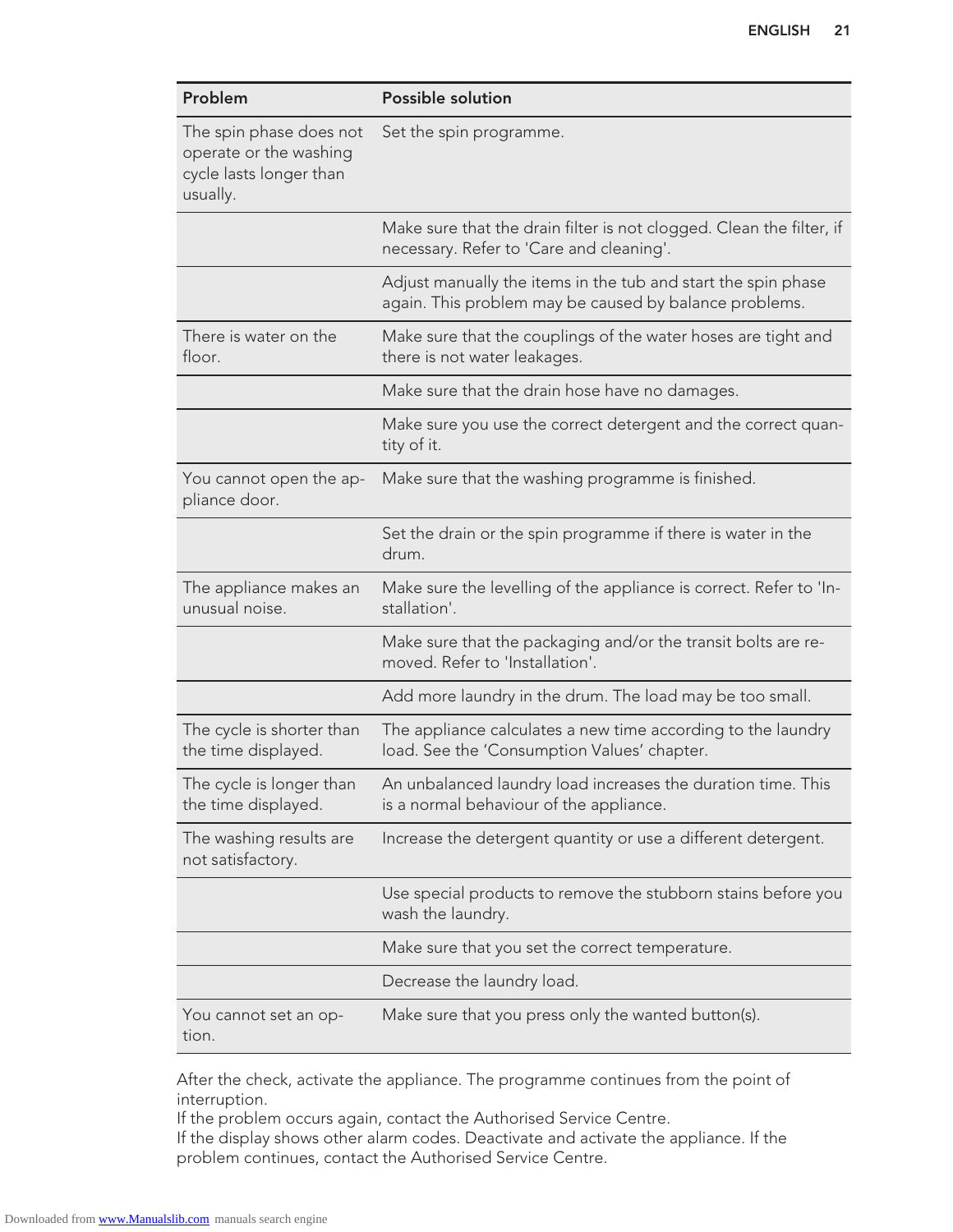## 14. TECHNICAL DATA

| Dimension                                                                     | Width/Height/Depth/<br>Total depth                                                                         | 600 mm/850 mm/520 mm/576 mm           |  |
|-------------------------------------------------------------------------------|------------------------------------------------------------------------------------------------------------|---------------------------------------|--|
| Electrical connection                                                         | Voltage<br>Overall power<br>Fuse<br>Frequency                                                              | 230-240 V<br>2200 W<br>13A<br>50 Hz   |  |
| and moisture ensured by the protective cover, ex-<br>tection against moisture | Level of protection against ingress of solid particles<br>cept where the low voltage equipment has no pro- | IPX4                                  |  |
| Water supply pressure<br>1)                                                   | Minimum<br>Maximum                                                                                         | 0,5 bar (0,05 MPa)<br>8 bar (0,8 MPa) |  |
| Water supply 2)                                                               |                                                                                                            | Cold water                            |  |
| Maximum Load                                                                  | Cotton                                                                                                     | 8 kg                                  |  |
| <b>Energy Efficiency Class</b>                                                |                                                                                                            | $A+++$                                |  |
| Spin Speed                                                                    | Maximum                                                                                                    | 1400 rpm                              |  |

1) The appliance works correctly if the water pressure is not less than 0.05 MPa (0.5 bar). If you can not connect the water inlet hose to the cold water tap of the primary hydraulic system, connect it to your domestic cold water storage system. Make sure not to have more than a distance of 5.02 m (16.5 ft) between the appliance inlet hose and the bottom of the water storage tank.

2) Connect the water inlet hose to a water tap with a 3/4" thread.

## 15. ENVIRONMENT CONCERNS

Recycle the materials with the symbol  $\hat{\omega}$ . Put the packaging in applicable containers to recycle it. Help protect the environment and human health and to recycle waste of electrical and electronic appliances. Do not dispose appliances

marked with the symbol  $\mathbb{X}$  with the household waste. Return the product to your local recycling facility or contact your municipal office.